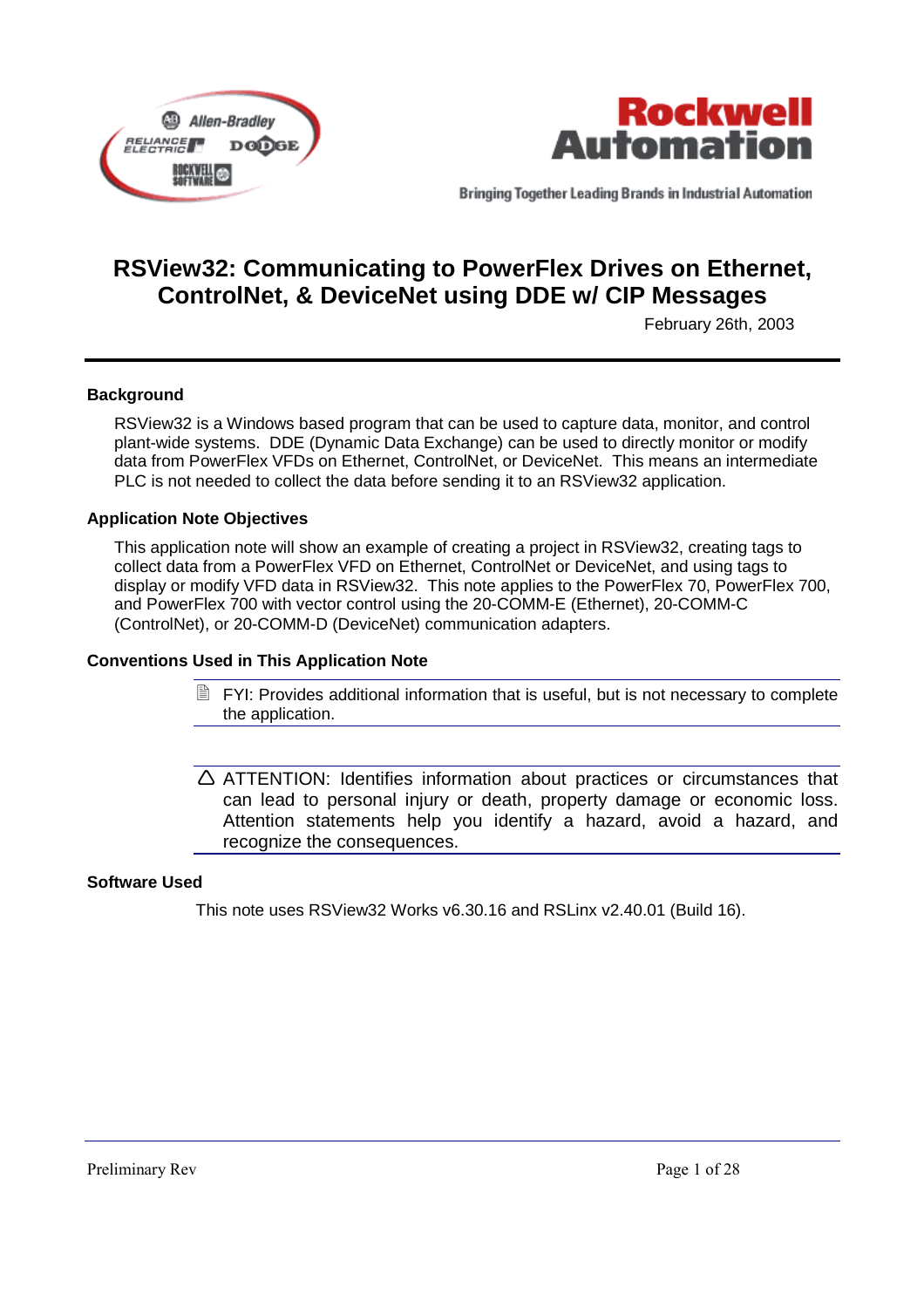# **Table of Contents**

| RSVIEW32: COMMUNICATING TO VFDS ON ETHERNET, CONTROLNET, & DEVICENET |
|----------------------------------------------------------------------|
|                                                                      |
|                                                                      |
|                                                                      |
|                                                                      |
|                                                                      |
|                                                                      |
|                                                                      |
|                                                                      |
| 8. CREATING A NUMERIC INPUT TO CHANGE A DRIVE PARAMETER 16           |
|                                                                      |
|                                                                      |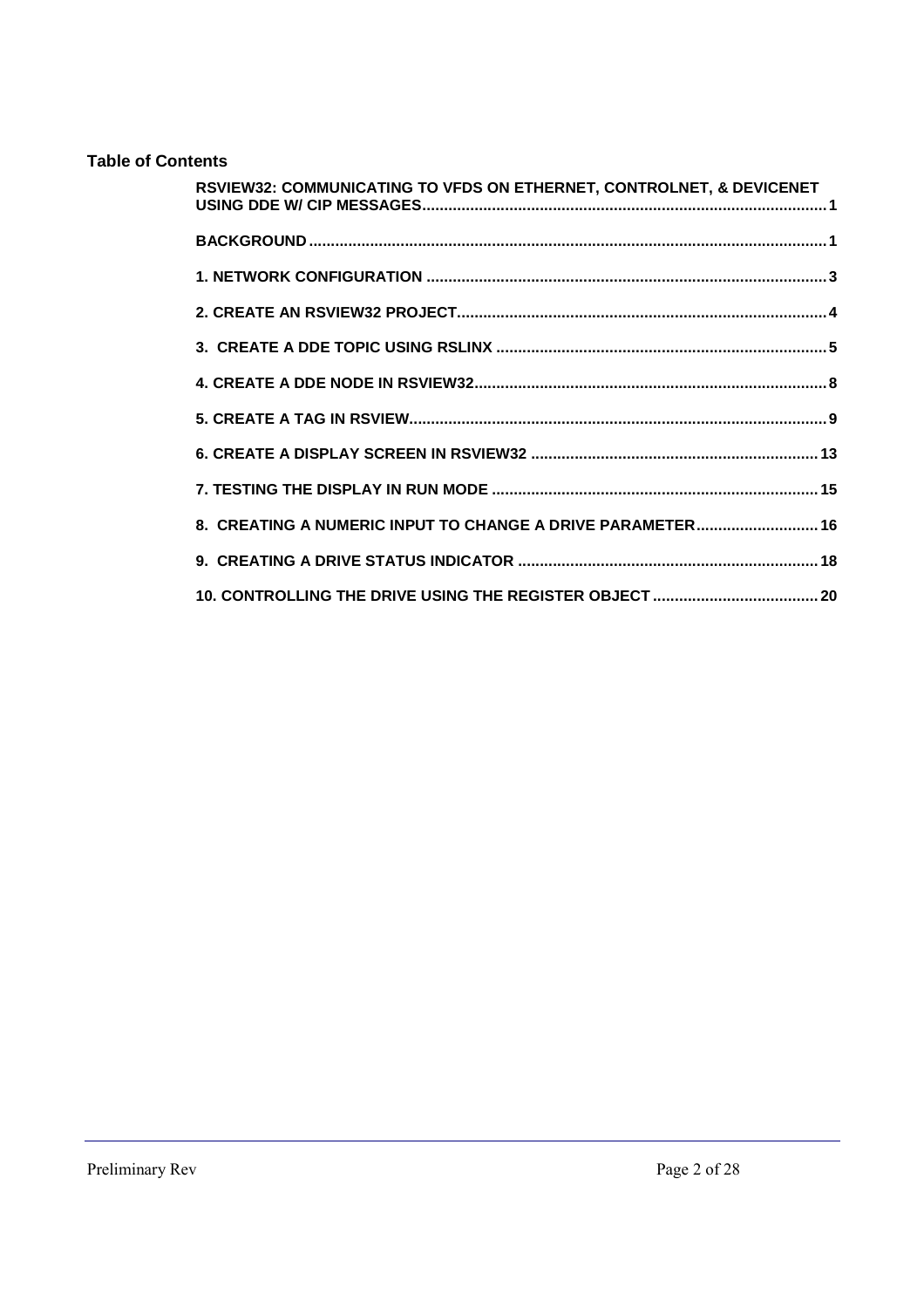#### **1. Network Configuration**

Open RSLinx. The **Workstation** is the computer on which the RSView32 application will be created. Your drive could be on an Ethernet, ControlNet, or DeviceNet network.

We could talk to the drive directly through a driver configured on RSLinx, or we could use ControlLogix gateway to jump to a drive on another network. For example, we could browse down to the PowerFlex 70 on DeviceNet by going through the ControlLogix backplane.

In the examples shown in this document, we will be talking to the PowerFlex 70 on Ethernet.

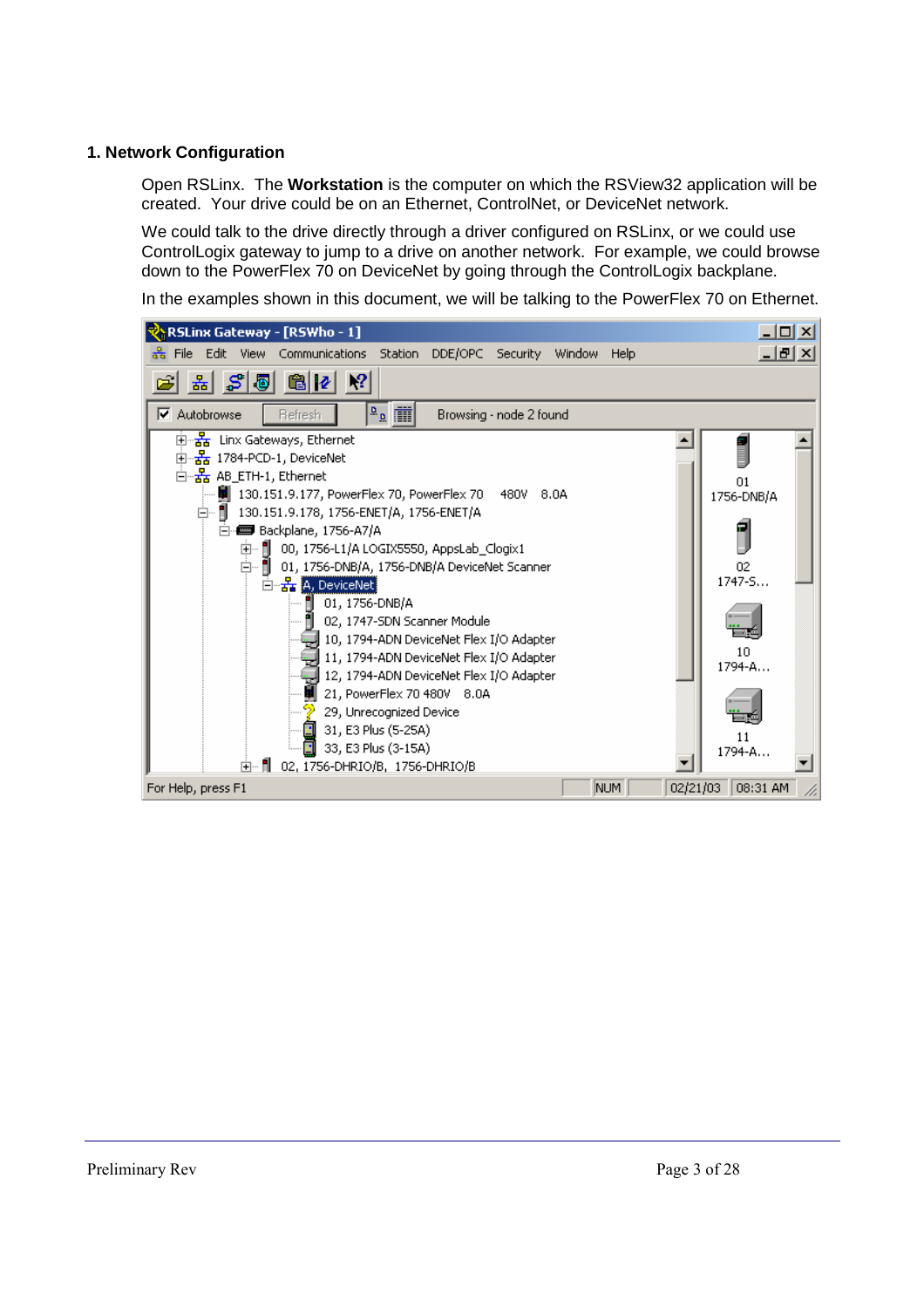# **2. Create an RSView32 Project.**

Open RSView32 Works and click on "File/New". Create a name for the project. Then click on the Open button.

| <b>Create New Project</b> |                                            |        | ? X |
|---------------------------|--------------------------------------------|--------|-----|
| Look in:                  | v + a d* i +<br><b>RSView Examples</b>     |        |     |
| DriveHMI                  |                                            |        |     |
| example                   |                                            |        |     |
| Project Name:             | DDE_CIP_Example                            | Open   |     |
|                           | New Subdirectory: DDE_CIP_Example          | Cancel |     |
| Full Path:                | c:\documents and settings\jjolive\my docun | Help   |     |
|                           |                                            |        |     |

Now you should have a window that looks similar to this:

| DDE_CIP_EXAMPLE.RSV - Project                                                                                           | – □□ × |
|-------------------------------------------------------------------------------------------------------------------------|--------|
| <b>Edit Mode</b><br>Run Mode                                                                                            |        |
| <br><b>Ex</b> System<br><b>B</b> Graphics<br><mark>主</mark> 】 Alarms<br><b>B</b> Data Log<br><b>B</b> Logic and Control | Edit   |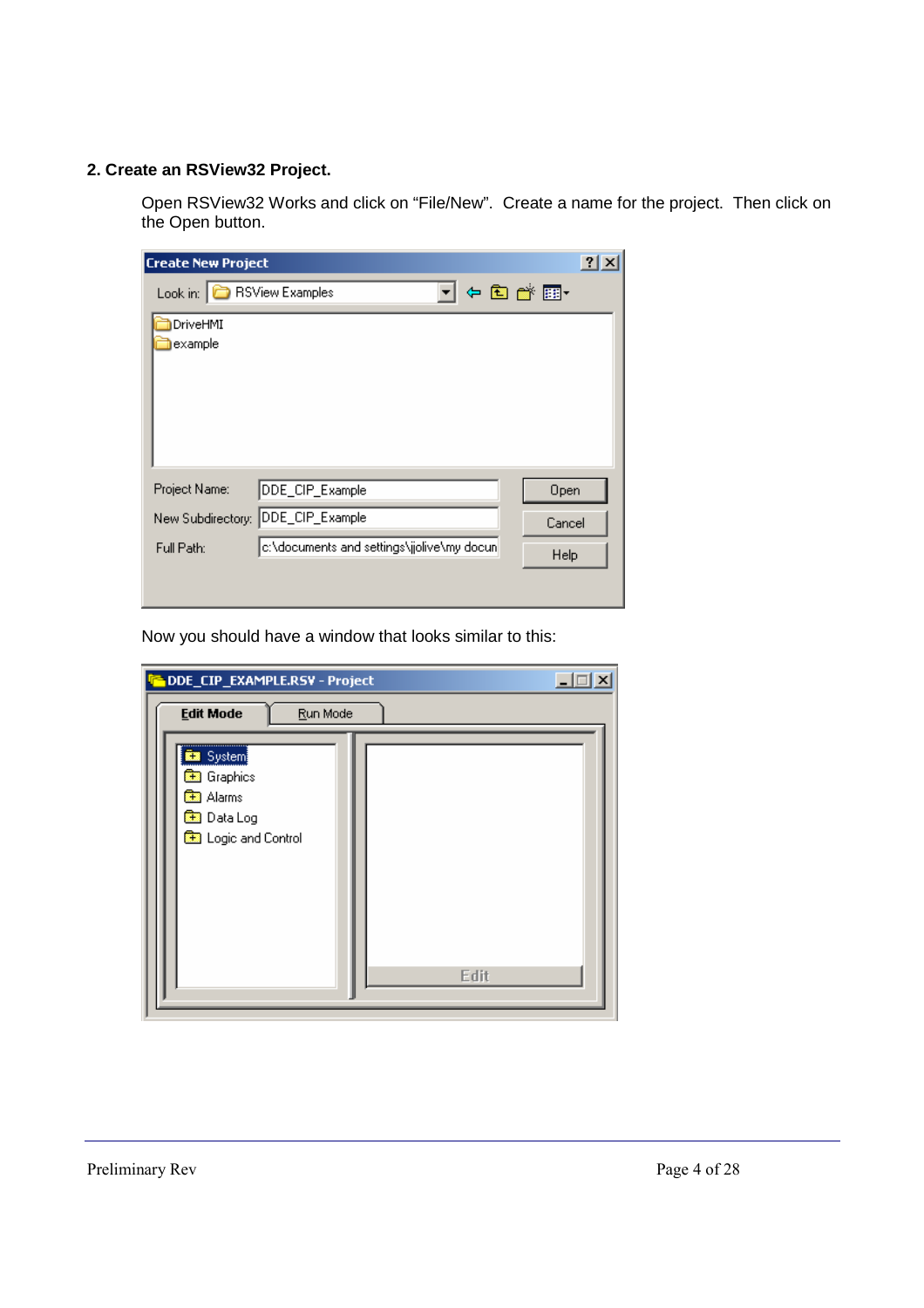# **3. Create a DDE Topic Using RSLinx**

For this step, go back to RSLinx. Browse through your network until you see the drive you would like to create a topic for.

| <b>WARSLinx Gateway - [RSWho - 1]</b>                                                                                                                                                                                                                   |                                                                                                                                                               |
|---------------------------------------------------------------------------------------------------------------------------------------------------------------------------------------------------------------------------------------------------------|---------------------------------------------------------------------------------------------------------------------------------------------------------------|
| File Edit<br>View Communications<br><b>Station</b>                                                                                                                                                                                                      | Security<br>Window<br>DDE/OPC<br>Help                                                                                                                         |
| 놂 5 5 8 6 12                                                                                                                                                                                                                                            | Topic Configuration<br>Alias Topic Configuration                                                                                                              |
| <u>(<sup>d.</sup> a</u>   )<br>Autobrowse<br>⊽<br>Refresh                                                                                                                                                                                               | Active Topics/Items                                                                                                                                           |
| Workstation, WSJOSHUAOLIVE<br>┈ᠼ<br>Linx Gateways, Ethernet<br>由-- <mark>器</mark> 1784-PCD-1, DeviceNet<br>□ <sub>aa</sub> AB_ETH-1, Ethernet<br>130.151.9.177, PowerFlex 70, Pod<br>130.151.9.178, 1756-ENET/A, 175<br>Ė⊡<br>130.151.9.179, 1403-NENET | Communication Events<br>Optimized Packets<br>Server Diagnostics<br>DDE Client Diagnostics<br>OPC Group Diagnostics<br>Update ControlLogix Tag Info<br>Options |

Click on "DDE/OPC", then "Topic Configuration" as shown below.

Now a dialog box like the one below shows up. Click  $\frac{\text{New}}{\text{New}}$  RSLinx creates a new topic. Type in a name for your topic. In this example we named the new topic "DDE\_PF70".

On the "Data Source" tab browse the network and highlight the drive you would like to communicate with. This sets up the communication path for the DDE topic.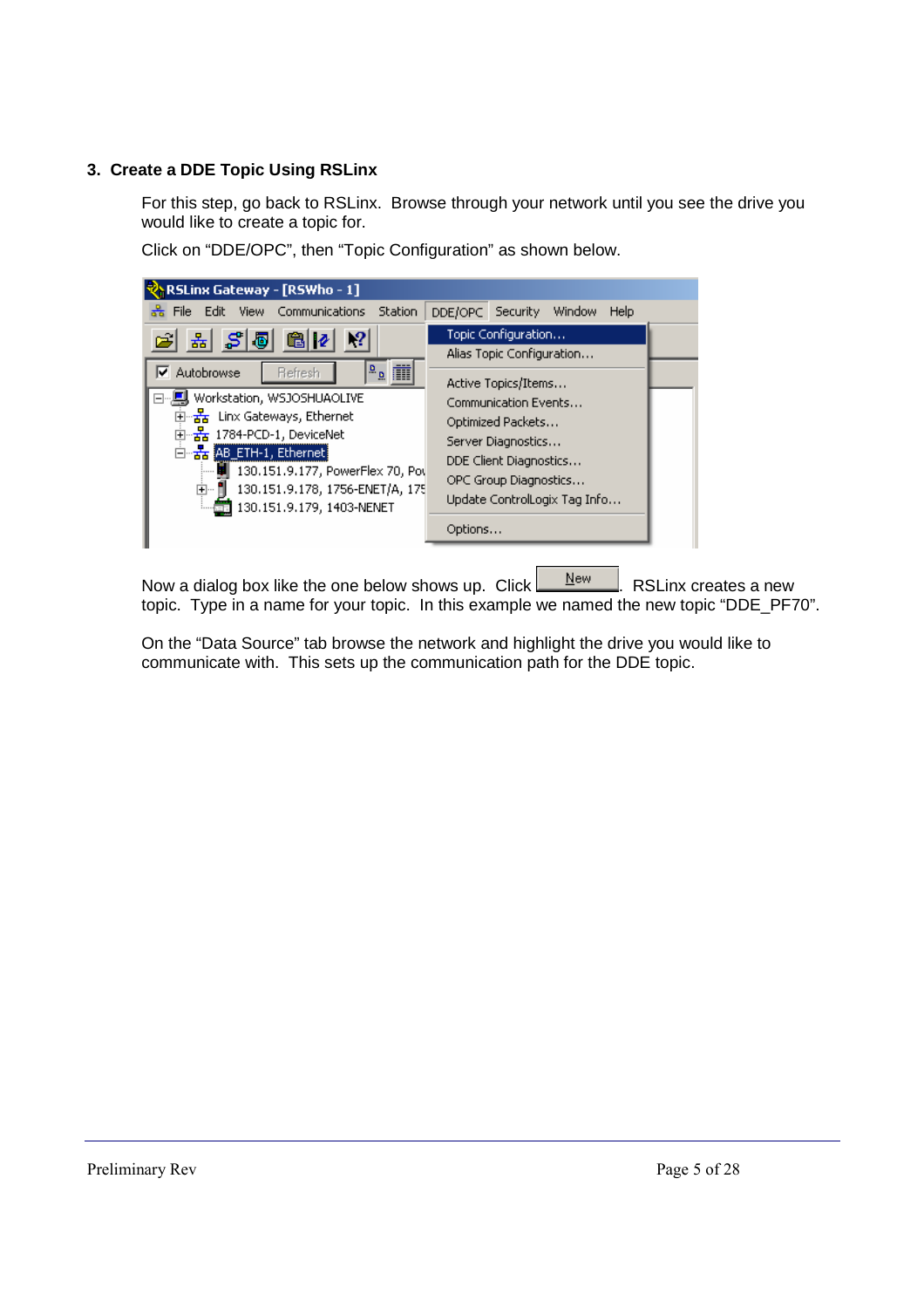| <b>DDE/OPC Topic Configuration</b> |                                                                                                                                                                                                                                                                                                                                    | 2X |
|------------------------------------|------------------------------------------------------------------------------------------------------------------------------------------------------------------------------------------------------------------------------------------------------------------------------------------------------------------------------------|----|
| Default<br>Project:                |                                                                                                                                                                                                                                                                                                                                    |    |
| Topic List:                        | Data Source   Data Collection   Advanced Communication                                                                                                                                                                                                                                                                             |    |
| DDE_PF70                           | $\nabla$ Autobrowse<br>Refresh<br>⊟… <mark>!!!</mark> Workstation, WSJOSHUAOLIVE<br>中 品 Linx Gateways, Ethernet<br>电器 1784-PCD-1, DeviceNet<br>습 RB_ETH-1, Ethernet<br>130.151.9.177, PowerFlex 70, PowerFlex 70<br>8.0A<br>480V<br>由… 門<br>130.151.9.178, 1756-ENET/A, 1756-ENET/A<br>130.151.9.179, 1403-NENET<br>$\overline{1}$ |    |
| New<br>Clone                       | Help<br>Delete<br>Apply<br>Done                                                                                                                                                                                                                                                                                                    |    |

Click on the "Data Collection" tab and select "DeviceNet" for "Processor Type". This sets up the data collection for a CIP type message.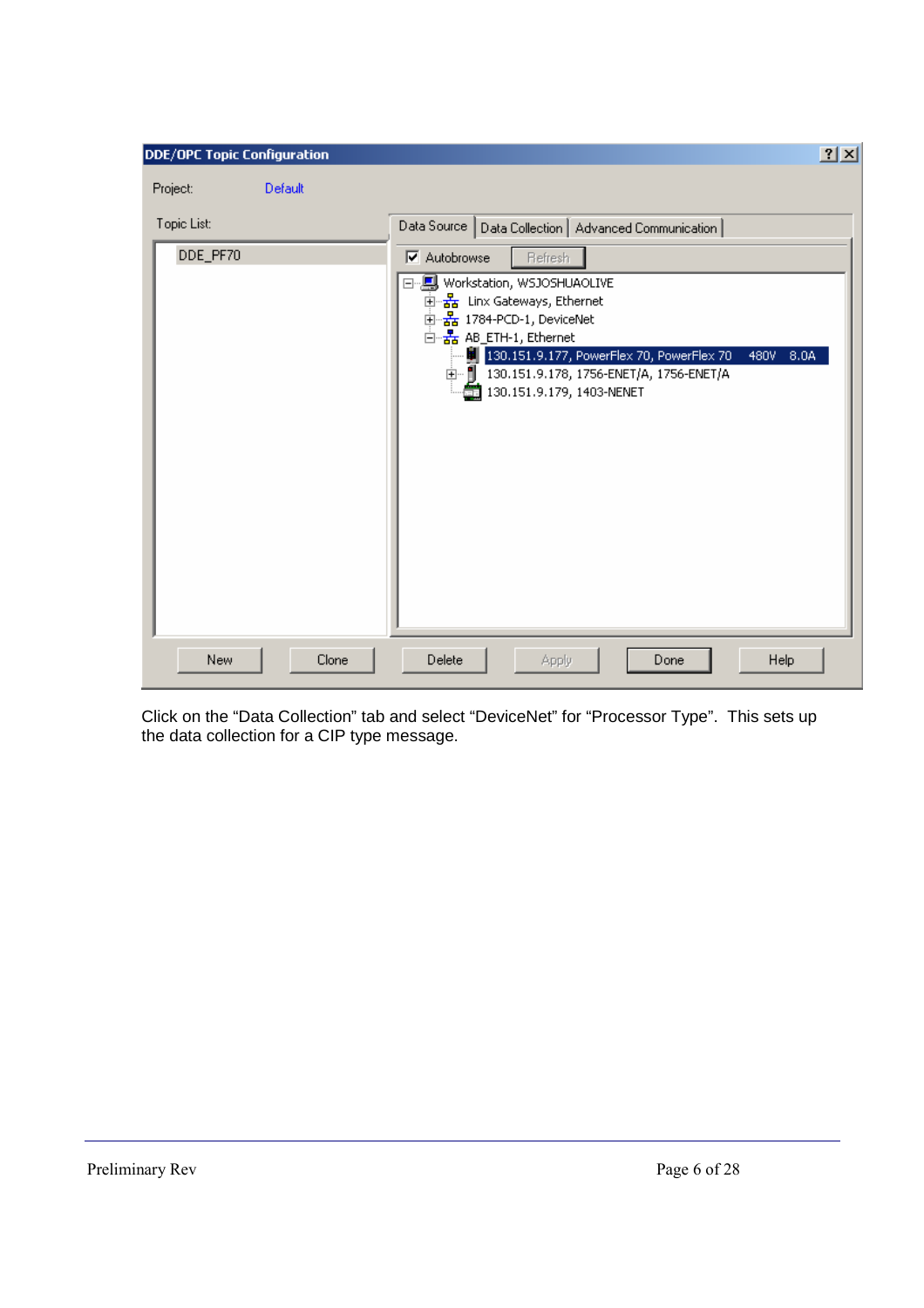| <b>DDE/OPC Topic Configuration</b> |                                                                                                                                                                                                                                                                                                                                                                                                                                                                                                         | 2 X |
|------------------------------------|---------------------------------------------------------------------------------------------------------------------------------------------------------------------------------------------------------------------------------------------------------------------------------------------------------------------------------------------------------------------------------------------------------------------------------------------------------------------------------------------------------|-----|
| Default<br>Project:                |                                                                                                                                                                                                                                                                                                                                                                                                                                                                                                         |     |
| Topic List:                        | Data Collection   Advanced Communication  <br>Data Source                                                                                                                                                                                                                                                                                                                                                                                                                                               |     |
| DDE_PF70                           | Processor Type: DeviceNet<br>Data Collection Mode<br>Ⅳ Polled Messages (mSec)<br>1000<br>□ Unsolicited Messages<br>□ Cache Unsolicited Data<br>Send all unsolicited updates<br>Communications Time-Out (Secs):  15<br>Select Database<br>$\Box$ Use Symbols<br>20<br><b>▽</b> Limit Maximum Packets<br>Ⅳ Use Maximum Packet Size (Ethernet)<br>Ⅳ Update Hotlink after a poke<br>$\Box$ Optimize poke packets<br>Keep DeviceNet connection open<br>Fail Unsolicited messages if data will be overwritten |     |
| <b>New</b><br>Clone                | Delete<br>Help<br>Apply<br>Done                                                                                                                                                                                                                                                                                                                                                                                                                                                                         |     |

Click on the "Apply button" to apply the changes to your new topic.

After applying the changes, you can click on the "Advanced Communication" tab to verify that the communication path is correct. Note that when we highlighted the PowerFlex 70 on Ethernet, RSLinx automatically created the correct path because the PowerFlex 70 was highlighted. Here is an explanation of the address "AB ETH-1\0.(130.151.9.177)" that appears for our example:

| "AB ETH-1"       | $\rightarrow$ | Indicates we are using the Ethernet driver in RSLinx.                 |
|------------------|---------------|-----------------------------------------------------------------------|
| "∩"              | $\rightarrow$ | Indicates we are going out the Ethernet card on the                   |
|                  |               | Workstation.                                                          |
| (130.151.9.177)" | $\rightarrow$ | Indicates the Ethernet IP address of the PowerFlex 70<br>on Ethernet. |

Click on the "Done" button once you have verified the settings. When RSLinx asks you to update the topic click "Yes".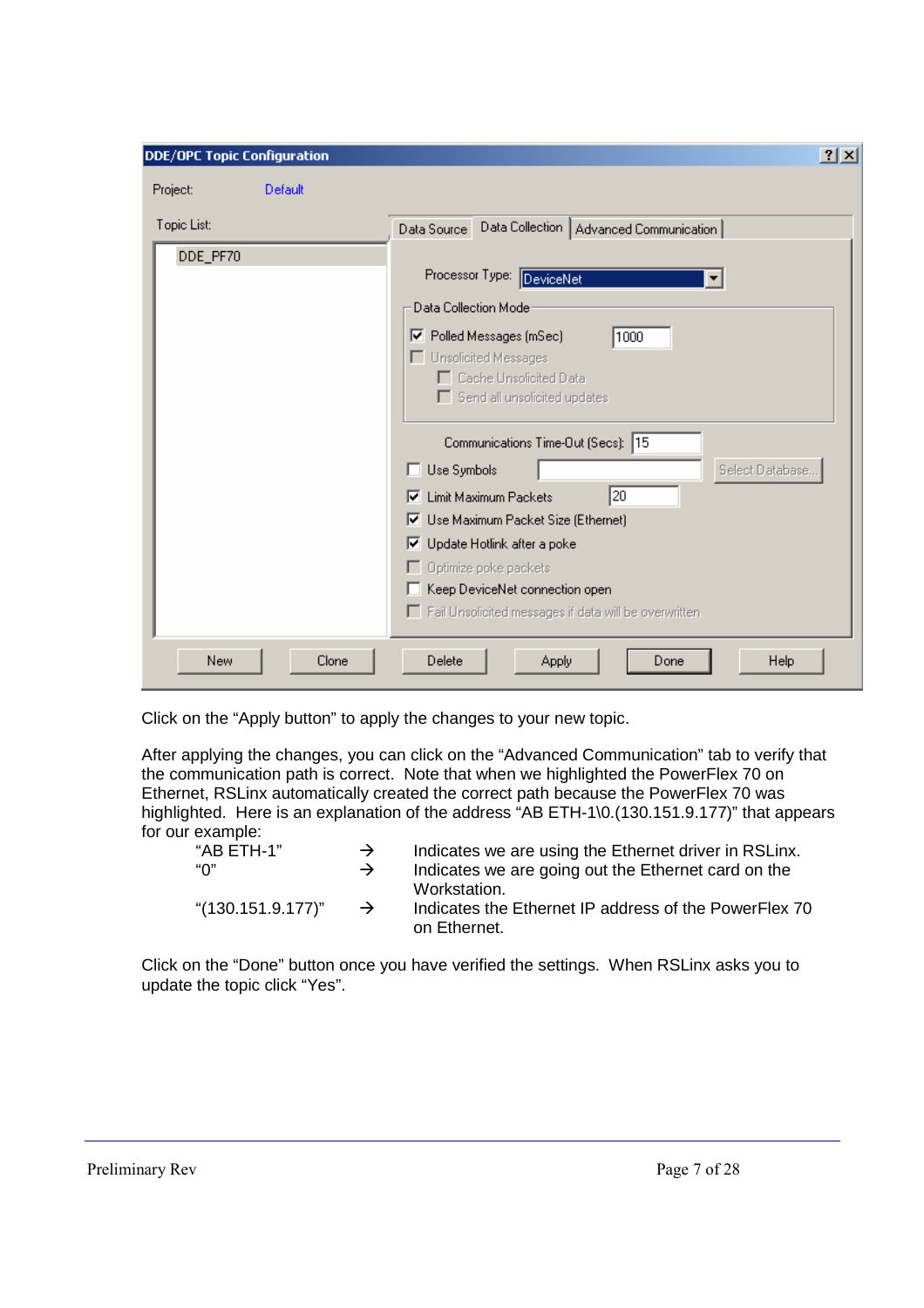#### **4. Create a DDE Node in RSView32**

Go back into RSView32. Expand the System folder and double click on Node.

| DDE_CIP_EXAMPLE.RSV - Project                                                                                                                                                                                                                                                                             |  |
|-----------------------------------------------------------------------------------------------------------------------------------------------------------------------------------------------------------------------------------------------------------------------------------------------------------|--|
| <b>Edit Mode</b><br>Run Mode                                                                                                                                                                                                                                                                              |  |
| <b><sup>2</sup></b> System<br><sup>ᄪ</sup> ゚゚ Channel<br><b>Mode</b><br>    Scan Class<br><mark>∯</mark> Tag Database<br>Tag Monitor<br><b><sup>€</sup></b> User Accounts<br><b>1</b> Security Codes<br>7 Activity Log Setr<br>6 Activity Log Viet<br><sup>13</sup> Startup<br>Edit<br>[∑] Command Line ∑ |  |

A Node dialog box appears. Select DDE Server for the Data Source. Then give the new node a name. In this example, we named it "PF70". For "Application" type "RSLinx" since that will be the source of our data. For "Topic" type in the name of the topic that you created in RSLinx. In this example the topic name is "DDE\_PF70". Now you are done creating the node, so click on the "Accept" button to accept the node. Then close the Node dialog box.

| Node         |                                                        |                    |                  | 그미지              |
|--------------|--------------------------------------------------------|--------------------|------------------|------------------|
|              | Data Source: C Direct Driver C OPC Server C DDE Server |                    |                  | Close            |
| Name:        | PF70                                                   |                    | $\nabla$ Enabled | Prev             |
| Application: | <b>RSLinx</b>                                          |                    |                  | Next             |
| Lopic:       | DDE_PF70                                               |                    |                  |                  |
|              |                                                        |                    |                  |                  |
|              |                                                        |                    |                  |                  |
|              |                                                        |                    |                  |                  |
|              |                                                        |                    |                  |                  |
| <b>Name</b>  |                                                        | Data Source Device | Channel          | Station <u>▲</u> |
| <b>PF70</b>  |                                                        | <b>DDE Server</b>  |                  | <b>RSLinx</b>    |
| 2            |                                                        |                    |                  |                  |

Preliminary Rev Page 8 of 28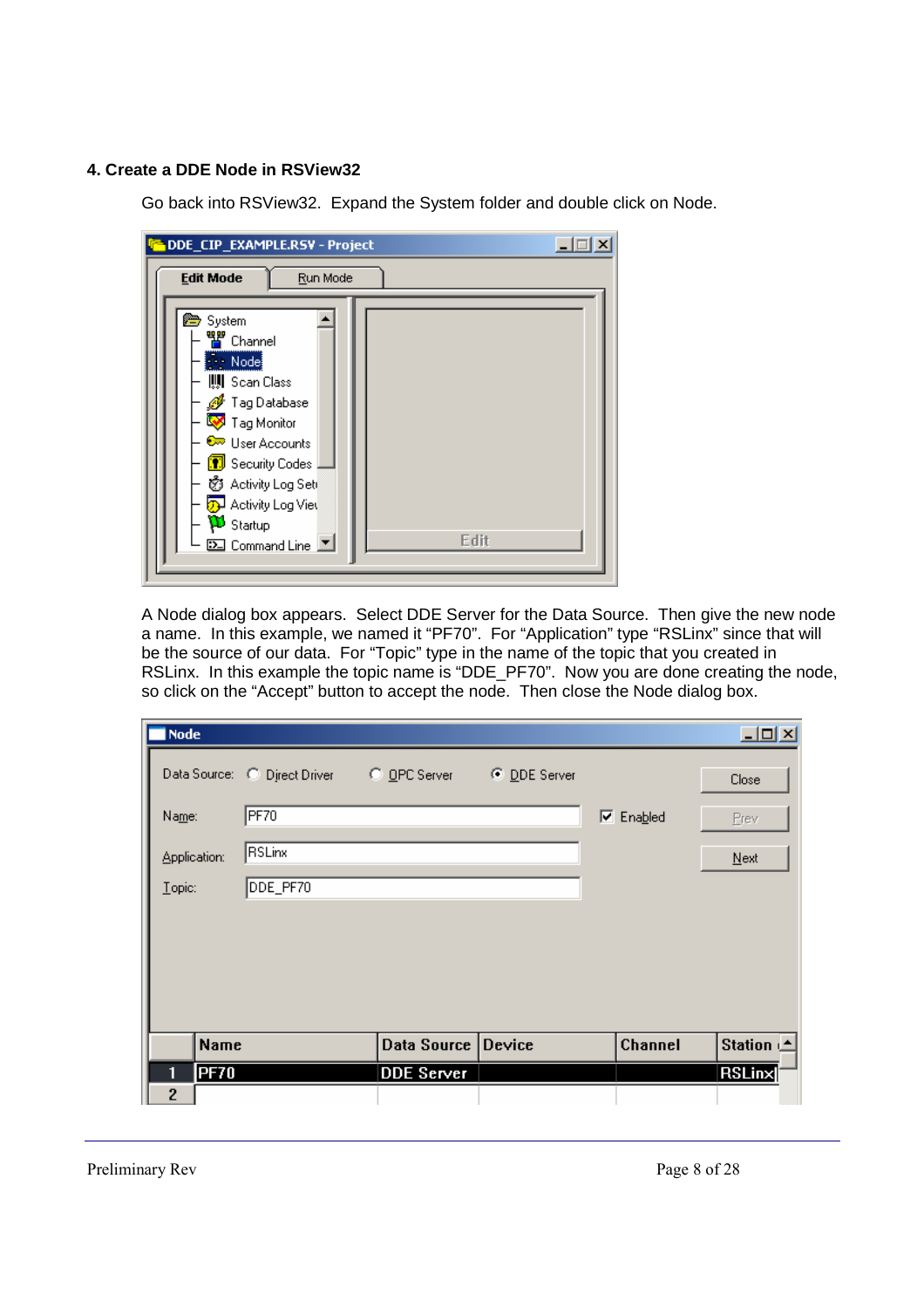# **5. Create a Tag in RSView**

Expand the System folder and double click on the Tag Database.



Click "Edit", "New Folder" in RSView32 to create a folder for your drive's tags.

Now you can type in a tag name for the data you will be transferring to/from the drive. In this example, the tag name is "OutputFreq".

For the tag type, select "Analog".

"Data Type" will depend on the data you are transferring to/from the drive. In this example, the Output Frequency parameter in the PowerFlex 70 is an integer.

The minimum, maximum, scale, and offset for the tag can also be changed. In this example, we will change the scale to 0.1 because the Output Frequency of the PowerFlex 70 is displayed with one decimal point. The maximum will be 400 because the maximum frequency the PowerFlex 70 could ever output is 400.0 Hz. The minimum will be -400. We also documented that the units are Hz.

Check "Device" for the data source type.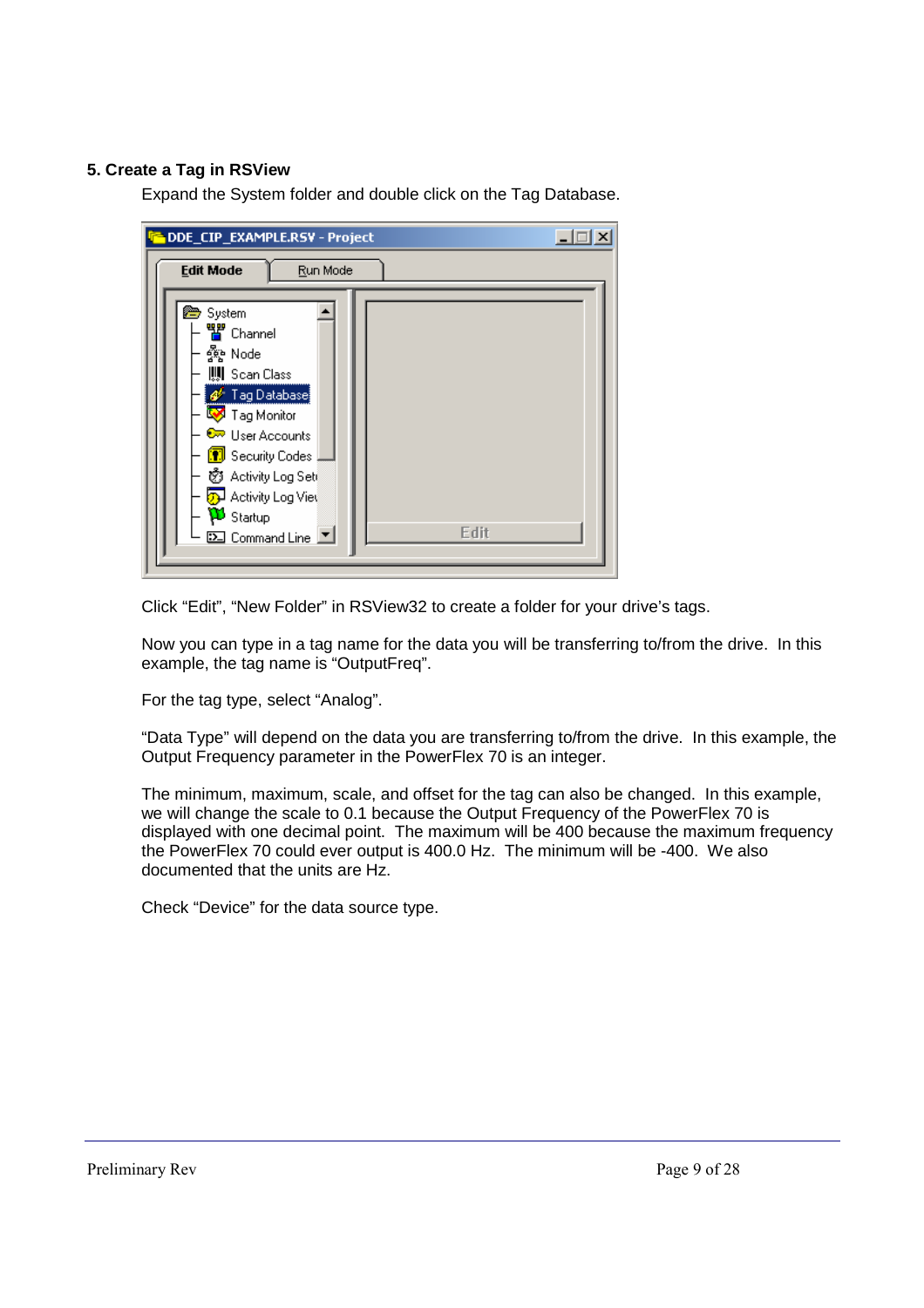| <b>Tag Database</b>                    |                        |               |                                | $\Box$ ol $\times$ |
|----------------------------------------|------------------------|---------------|--------------------------------|--------------------|
| Tag:<br>Name: PF70\OutputFreq          |                        | Type: Analog  | Security: $\sqrt{\frac{1}{2}}$ | Close              |
| Description:                           |                        |               |                                | Accept             |
| Minimum: -400                          | Scale: $\boxed{0.1}$   | Units: Hz     |                                | Discard            |
| Maximum: +400                          | Offset: 0              |               | Data Type: (Default)           | New                |
| Data Source<br>Type: C Device C Memory |                        |               |                                | Help               |
| Node Name:                             | $\ldots$               | Scan Class: A |                                |                    |
| Address:                               |                        |               |                                | <b>∆larm</b>       |
|                                        | <b>Tag Name</b><br>Alm |               | Type                           | <b>Description</b> |
| <b>Search For:</b>                     |                        |               |                                |                    |
|                                        |                        |               |                                |                    |
| $\equiv$                               |                        |               |                                |                    |
| <b>See</b> PF70                        |                        |               |                                |                    |
| system                                 |                        |               |                                |                    |

Now click on the **button next to Node Name.** The following screen appears.

| Node Browser |                   |                 | 즤                                             |
|--------------|-------------------|-----------------|-----------------------------------------------|
|              |                   |                 |                                               |
| Name         | Data Source       | Details         | OK.                                           |
| PF70         | <b>DDE</b> Server | RSLinx DDE_PF70 |                                               |
|              |                   |                 | Cancel                                        |
|              |                   |                 |                                               |
|              |                   |                 | Help                                          |
|              |                   |                 |                                               |
|              |                   |                 |                                               |
|              |                   |                 | Add                                           |
|              |                   |                 |                                               |
|              |                   |                 | $\underline{\mathsf{E}}\mathsf{d}\mathsf{it}$ |
|              |                   |                 |                                               |
|              |                   |                 |                                               |
|              |                   |                 |                                               |
|              |                   |                 |                                               |
|              |                   |                 |                                               |
|              |                   |                 |                                               |

Select the Node that you just created and click "OK".

Now we must enter the Address of the data we are transferring to/from the drive. For Ethernet, ControlNet and DeviceNet the address follows the format of a CIP type message:

"Class Code":"Instance":"Attribute","Data Type Code"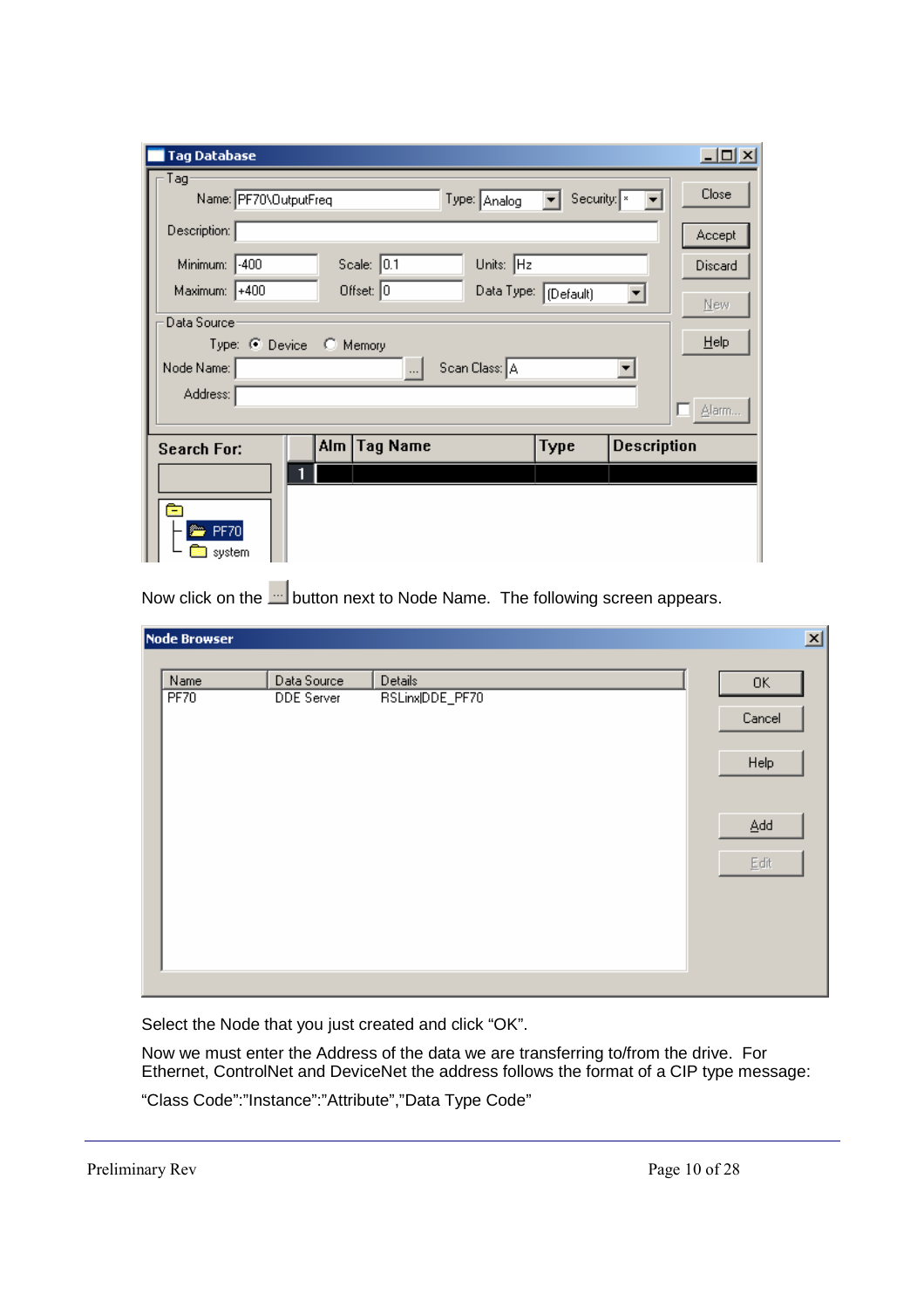The "Class Code", "Instance", and "Attribute" are specific to the communication adapter used and can be found one of the appendices of the communication adapter's user manual. Please note that in the manual the class code is shown in hex, but in the tag address in RSView32 it must be decimal.

In this example, our communication adapter is a 20-COMM-E. The address breaks down as follows:

| <b>Field</b> | Value | <b>Description</b>                                                                                               |
|--------------|-------|------------------------------------------------------------------------------------------------------------------|
| Class Code   | 15    | 15 is parameter object which means we are doing something with a<br>parameter                                    |
| Instance     |       | The parameter number in the drive that we want data for. Parameter 1<br>is Output Frequency in the PowerFlex 70. |
| Attribute    |       | Parameter value.                                                                                                 |
| Data Type    | s16   | A signed 16 bit integer.                                                                                         |

| Tag Database                 |                |     |                                               |                                | $\underline{\blacksquare} \boxtimes \underline{\blacksquare}$ |
|------------------------------|----------------|-----|-----------------------------------------------|--------------------------------|---------------------------------------------------------------|
| Tag<br>Name: PF70\OutputFreq |                |     | Type: $\boxed{\text{Analog}}$ $\rightarrow$   | Security: $\sqrt{\frac{x}{n}}$ | Close<br>$\overline{\mathbf{v}}$                              |
| Description:                 |                |     |                                               |                                | Prev                                                          |
| Minimum: -400.0              |                |     | Scale: $\boxed{0.1}$<br>Units: Hz             |                                | Next                                                          |
| Maximum: 400.0               |                |     | Offset: $\boxed{0.0}$<br>Data Type:   Integer |                                | New                                                           |
| Data Source                  |                |     |                                               |                                |                                                               |
| Type: C Device C Memory      |                |     |                                               |                                | $He$ lp                                                       |
| Node Name: PF70              |                |     | $\cdots$                                      |                                |                                                               |
| Address: 15:1:1, \$16        |                |     |                                               |                                |                                                               |
|                              |                |     |                                               |                                | Alarm                                                         |
| <b>Search For:</b>           |                | Alm | <b>Tag Name</b>                               | Type                           | <b>Description</b>                                            |
|                              | 1              |     | PF70\AccelTime1                               | Analog                         |                                                               |
|                              | $\overline{2}$ |     | PF70\LogicCmdRef                              | Analog                         |                                                               |
| ä.                           | 3              |     | PF70\OutputFreq                               | Analog                         |                                                               |
| <b>PF70</b>                  | Δ              |     |                                               |                                |                                                               |
| system                       |                |     |                                               |                                |                                                               |

This is a list of codes for the data types for RSLinx.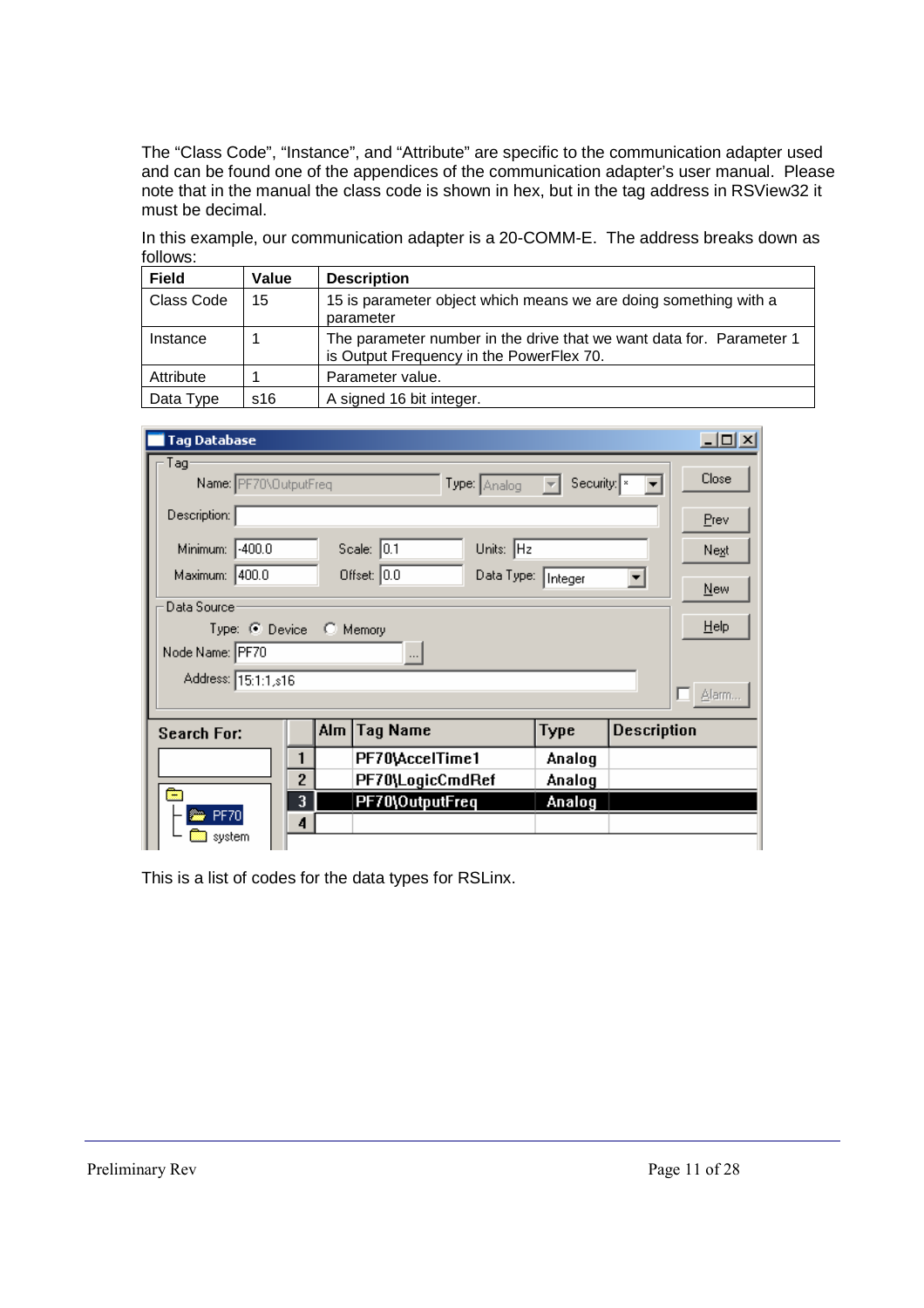| Data Type        | <b>Description</b>                      |
|------------------|-----------------------------------------|
| u0               | <b>Boolean</b>                          |
| u8               | <b>Byte</b>                             |
| u16              | <b>Usigned Word</b>                     |
| u32              | <b>Unsigned Long</b>                    |
| u64              | <b>Unsigned Double</b>                  |
| s0               | Boolean                                 |
| s8               | Char                                    |
| s16              | Word                                    |
| s32              | Dword                                   |
| s64              | Double                                  |
| str1             | Short String (1 byte length and string) |
| str <sub>2</sub> | String (2 byte length and string)       |
| arr <sub>0</sub> | Boolean Array                           |
| arr8             | <b>Byte Array</b>                       |
| arr16            | Word Array                              |
| arr32            | Dword Array                             |
| arr64            | Double Array                            |
| f32              | 32-bit Floating Point                   |
| f64              | 64-bit Floating Point                   |
| arrf32           | 32-bit Floating Point Array             |
| arrf64           | 64-bit Floating Point Array             |
| nf               | Do not format String                    |

For more details on the data types and DDE structure see "DDE (dynamic data exchange), communicating to DeviceNet devices" in the RSLinx Online Help Index .

When finished creating your tags, click "Close" to close the tag database.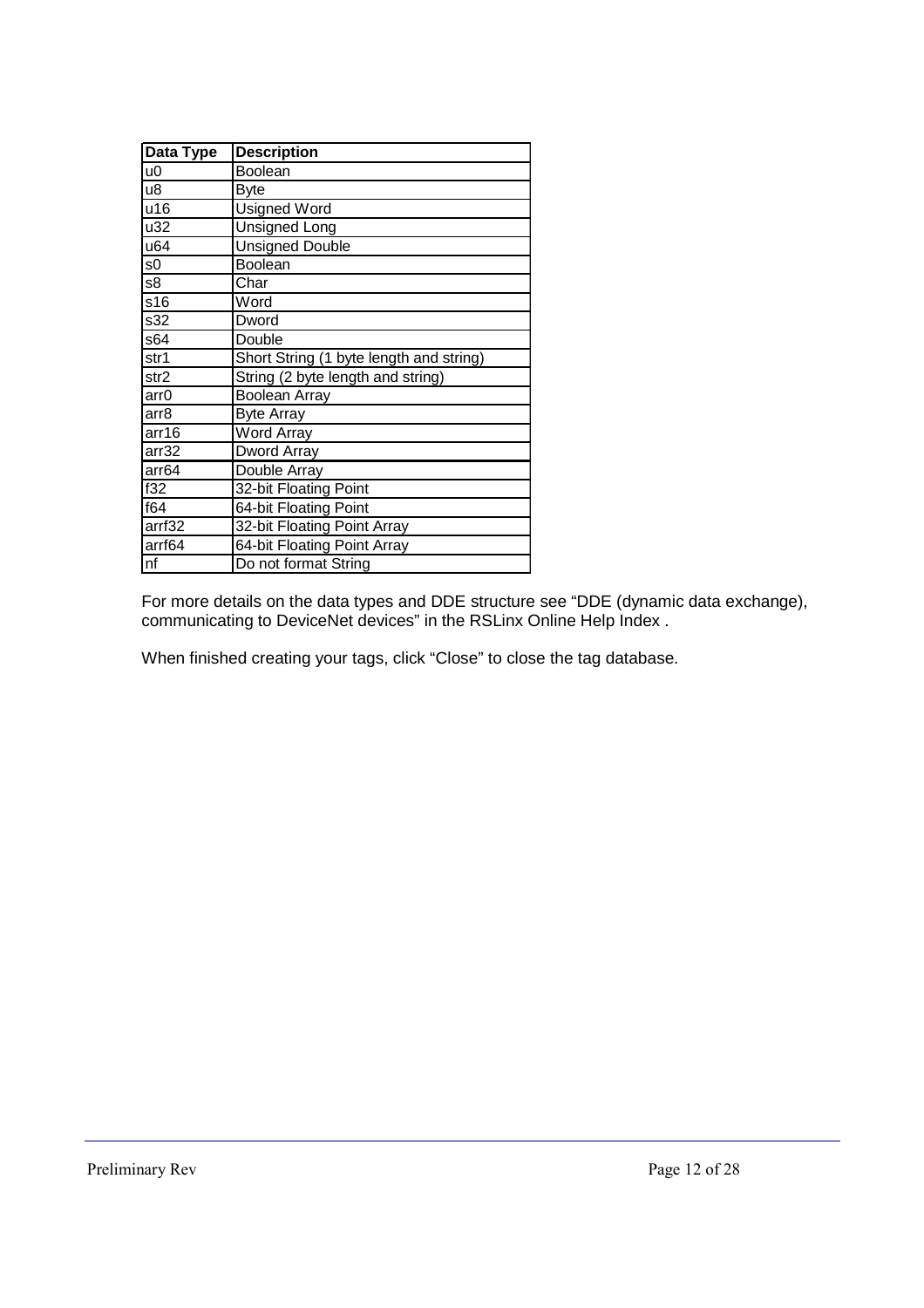# **6. Create a Display Screen in RSView32**

Expand the Graphics folder and double click on Display.



A new Display will be created.

|  |  |  |  |  | <b>To</b> Untitled - Display |  |  |  |  |  |  |  |  |  |  |  |  |  | $L = 2$ |  |
|--|--|--|--|--|------------------------------|--|--|--|--|--|--|--|--|--|--|--|--|--|---------|--|
|  |  |  |  |  |                              |  |  |  |  |  |  |  |  |  |  |  |  |  |         |  |
|  |  |  |  |  |                              |  |  |  |  |  |  |  |  |  |  |  |  |  |         |  |
|  |  |  |  |  |                              |  |  |  |  |  |  |  |  |  |  |  |  |  |         |  |
|  |  |  |  |  |                              |  |  |  |  |  |  |  |  |  |  |  |  |  |         |  |
|  |  |  |  |  |                              |  |  |  |  |  |  |  |  |  |  |  |  |  |         |  |
|  |  |  |  |  |                              |  |  |  |  |  |  |  |  |  |  |  |  |  |         |  |
|  |  |  |  |  |                              |  |  |  |  |  |  |  |  |  |  |  |  |  |         |  |
|  |  |  |  |  |                              |  |  |  |  |  |  |  |  |  |  |  |  |  |         |  |
|  |  |  |  |  |                              |  |  |  |  |  |  |  |  |  |  |  |  |  |         |  |
|  |  |  |  |  |                              |  |  |  |  |  |  |  |  |  |  |  |  |  |         |  |
|  |  |  |  |  |                              |  |  |  |  |  |  |  |  |  |  |  |  |  |         |  |
|  |  |  |  |  |                              |  |  |  |  |  |  |  |  |  |  |  |  |  |         |  |
|  |  |  |  |  |                              |  |  |  |  |  |  |  |  |  |  |  |  |  |         |  |
|  |  |  |  |  |                              |  |  |  |  |  |  |  |  |  |  |  |  |  |         |  |
|  |  |  |  |  |                              |  |  |  |  |  |  |  |  |  |  |  |  |  |         |  |
|  |  |  |  |  |                              |  |  |  |  |  |  |  |  |  |  |  |  |  |         |  |
|  |  |  |  |  |                              |  |  |  |  |  |  |  |  |  |  |  |  |  |         |  |
|  |  |  |  |  |                              |  |  |  |  |  |  |  |  |  |  |  |  |  |         |  |
|  |  |  |  |  |                              |  |  |  |  |  |  |  |  |  |  |  |  |  |         |  |
|  |  |  |  |  |                              |  |  |  |  |  |  |  |  |  |  |  |  |  |         |  |
|  |  |  |  |  |                              |  |  |  |  |  |  |  |  |  |  |  |  |  |         |  |
|  |  |  |  |  |                              |  |  |  |  |  |  |  |  |  |  |  |  |  |         |  |
|  |  |  |  |  |                              |  |  |  |  |  |  |  |  |  |  |  |  |  |         |  |
|  |  |  |  |  |                              |  |  |  |  |  |  |  |  |  |  |  |  |  |         |  |
|  |  |  |  |  |                              |  |  |  |  |  |  |  |  |  |  |  |  |  |         |  |
|  |  |  |  |  |                              |  |  |  |  |  |  |  |  |  |  |  |  |  |         |  |
|  |  |  |  |  |                              |  |  |  |  |  |  |  |  |  |  |  |  |  |         |  |
|  |  |  |  |  |                              |  |  |  |  |  |  |  |  |  |  |  |  |  |         |  |
|  |  |  |  |  |                              |  |  |  |  |  |  |  |  |  |  |  |  |  |         |  |
|  |  |  |  |  |                              |  |  |  |  |  |  |  |  |  |  |  |  |  |         |  |
|  |  |  |  |  |                              |  |  |  |  |  |  |  |  |  |  |  |  |  |         |  |
|  |  |  |  |  |                              |  |  |  |  |  |  |  |  |  |  |  |  |  |         |  |
|  |  |  |  |  |                              |  |  |  |  |  |  |  |  |  |  |  |  |  |         |  |

At this point, you can insert a new object that will be used to change or display a drive parameter. In the example, we will create a numeric display to show the Output Freq for the PowerFlex 70.

Preliminary Rev Page 13 of 28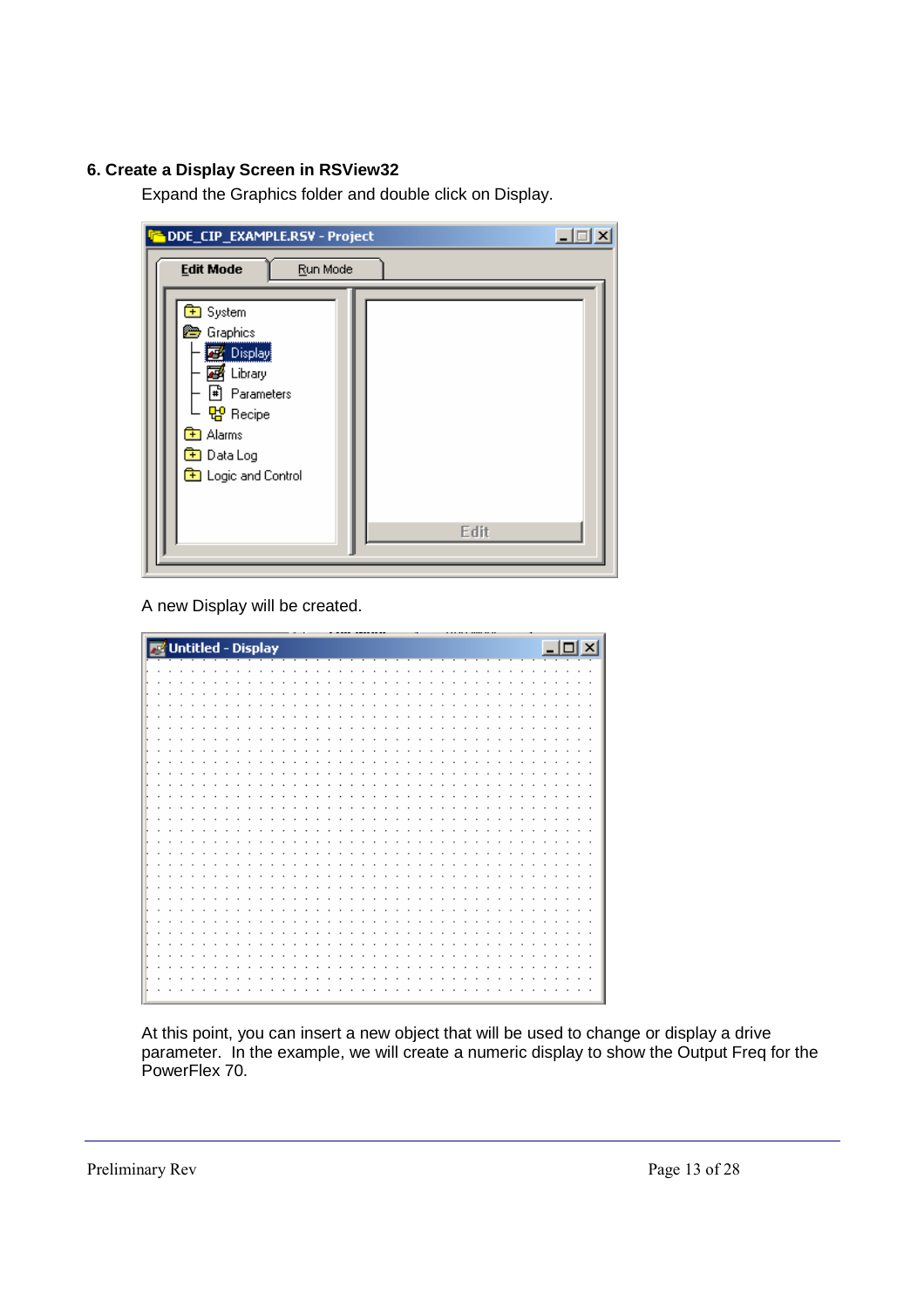Click on the  $\boxed{\mathscr{F}}$  button once to create a numeric display. Select a spot on the display screen to create the numeric display, then click the left mouse button and drag to create a numeric display of a desired size. Once you lift your finger off of the left mouse button the following dialog box appears.

Now type in the tag name (including the folder name) or click on "Tags…" to select the tag. Select the correct format for the parameter you are monitoring, and setup the number of decimal places, if there are any. Choose floating point for the format in order to show any decimal places. We will display one decimal place for the output frequency:

| $\mathbf{x}$<br>Numeric Display                                                                                             |
|-----------------------------------------------------------------------------------------------------------------------------|
| Expression:                                                                                                                 |
| PF70\0utputFreq                                                                                                             |
| Relational<br>Functions<br><b>Bitwise</b><br>Logical<br>If<br><b>Arithmetic</b><br>Tags                                     |
| Leading Character-<br>·Justification·<br>lel.<br>Field Length:<br>Format:<br>Floating Point                                 |
| ● Blanks © Zeroes<br>C Left C Center C Right<br>Overflow:<br>Decimal Places: 1<br>$\overline{\phantom{a}}$<br>Show exponent |
| Help<br>0K<br>Cancel                                                                                                        |

Notice that in the Numeric Display dialog box you can add logical and arithmetic instructions to manipulate the tag data before it is displayed.

Be sure to save the new display screen.

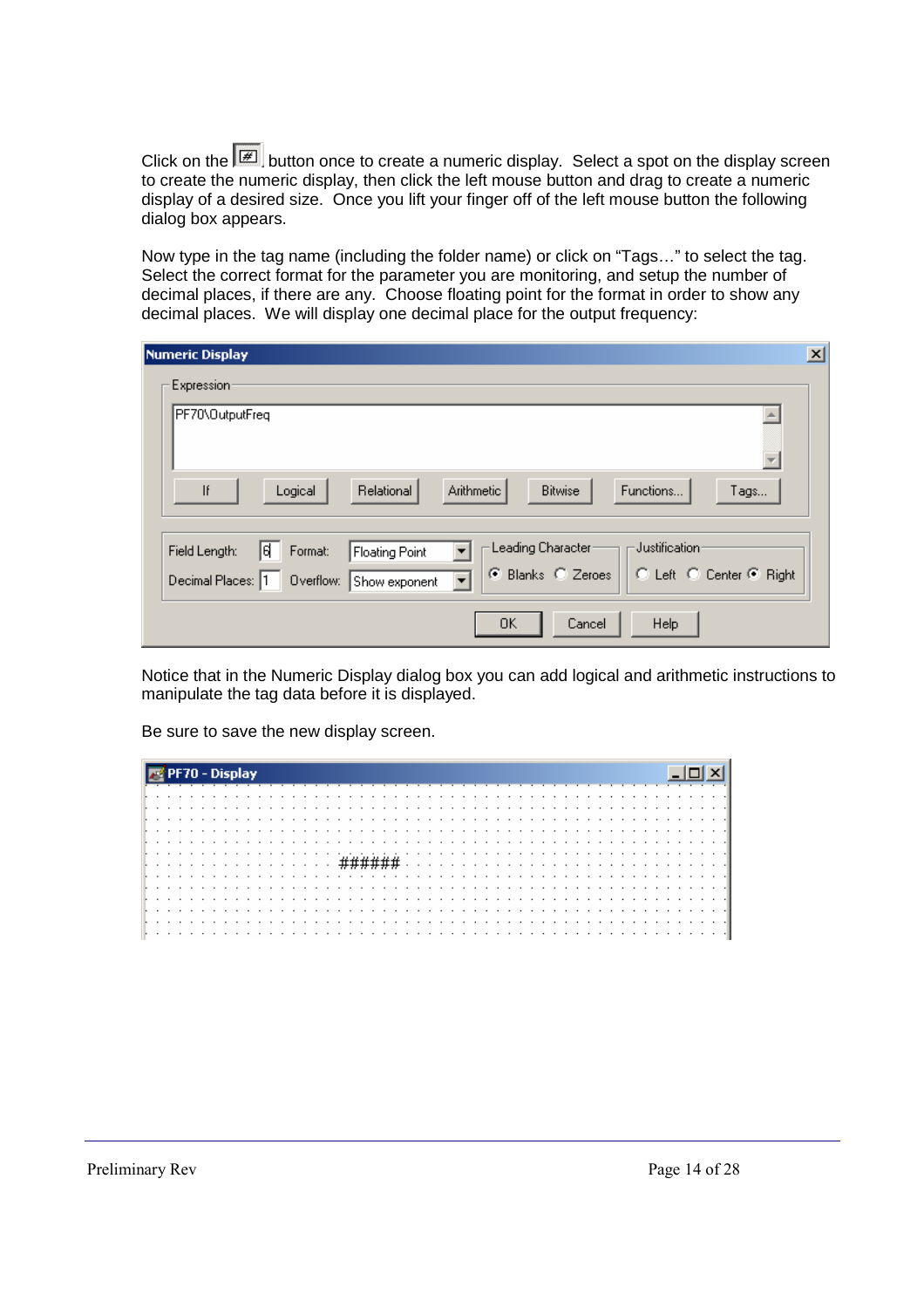# **7. Testing the Display in Run Mode**

Select the Run Mode tab, and click "Run Project". Expand the Graphics folder, and double click on the name of the display screen that you created.

| DDE_CIP_EXAMPLE.RSV - Project                                                                                                                           | ×                           |
|---------------------------------------------------------------------------------------------------------------------------------------------------------|-----------------------------|
| Edit Mode<br><b>Run Mode</b><br><mark>⊞</mark> System<br>Graphics<br>r an<br>Display<br>Alarms<br>83<br><b>B</b> Data Log<br><b>B</b> Logic and Control | <b>PF70</b><br><b>Start</b> |
|                                                                                                                                                         | <b>Run Project</b>          |

Now the display that you created shows up in run mode. To display a value for the output frequency, start the drive. Now a value appears.

| $\boxed{E}$ PF70 - Display |      | $\Box$ el |
|----------------------------|------|-----------|
|                            |      |           |
|                            |      |           |
|                            | 30.1 |           |
|                            |      |           |
|                            |      |           |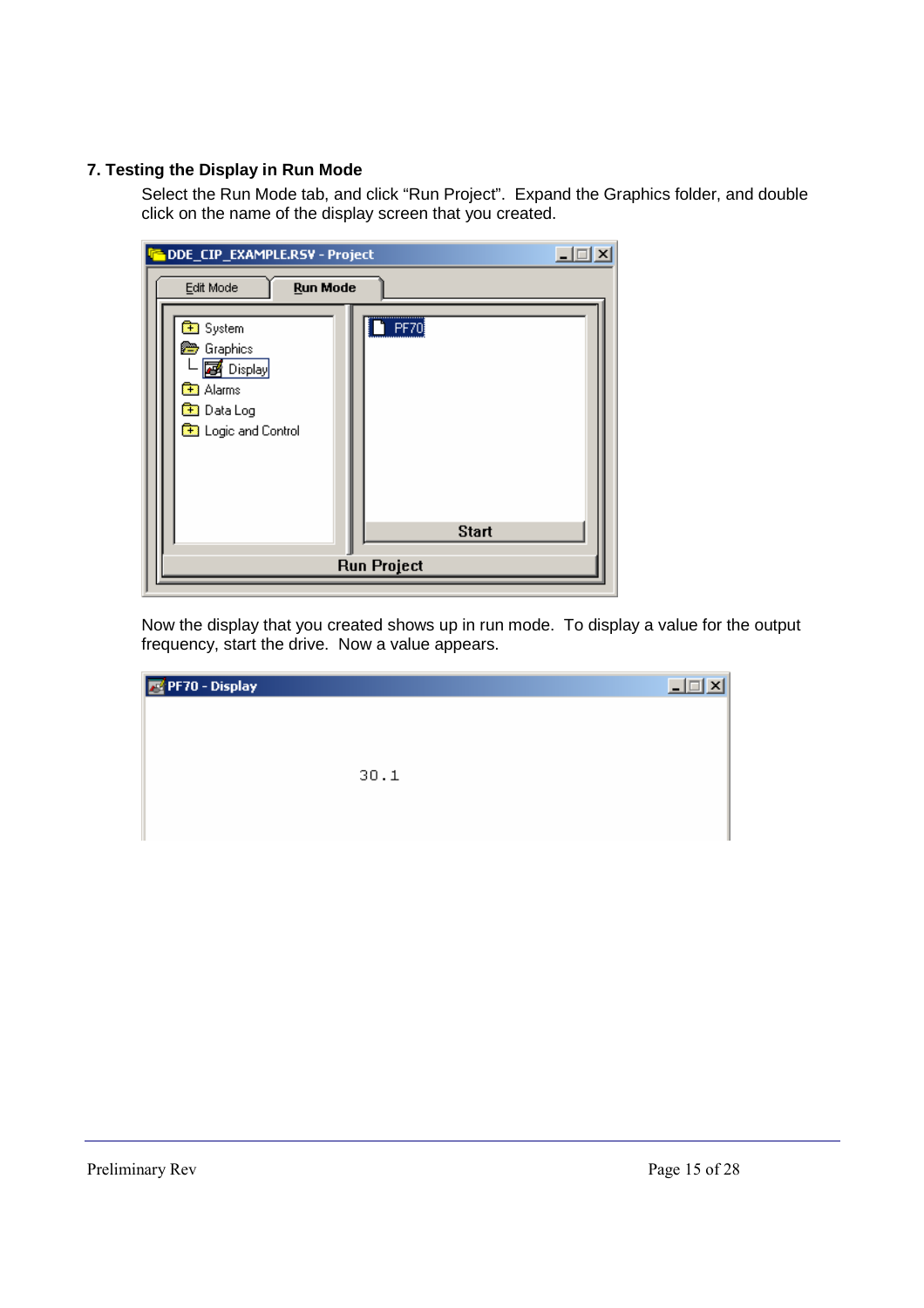#### **8. Creating a Numeric Input to Change a Drive Parameter**

 $\triangle$  ATTENTION: Using explicit messaging to make frequent changes to a parameter will eventually result in the failure of the device's EEPROM (if so equipped). If an application requires frequent changes of only a few parameters, the parameters should be written using the adapter's Datalink function (if available) since this does not cause EEPROM writes to occur.

Now that you know how to create a tag and display a parameter value, let's go through an example of changing a parameter.

Create a new tag. This time select a parameter that is writable, such as Accel Time 1. Again AccelTime1 has a scale of 0.1 because the PowerFlex 70 displays Accel Time 1 with one decimal point.

| <b>Tag Database</b>                    |                |                       |                                                                                |        |                                         | $-10x$ |
|----------------------------------------|----------------|-----------------------|--------------------------------------------------------------------------------|--------|-----------------------------------------|--------|
| Tag:<br>Name: PF70\AccelTime1          |                |                       | Type: $\left \right. \triangle_{\text{halog}}$ $\left \right.$ $\left \right.$ |        | Security: $\boxed{\ast}$ $\boxed{\ast}$ | Close  |
| Description:                           |                |                       |                                                                                |        |                                         | Prev   |
| Minimum: 0.0                           |                | Scale: $ 0.1$         | Units: Secs                                                                    |        |                                         | Next   |
| Maximum: 3600.0                        |                | Offset: $\boxed{0.0}$ | Data Type: Integer                                                             |        |                                         | New    |
| Data Source<br>Type: C Device C Memory |                |                       |                                                                                |        |                                         | Help   |
| Node Name: PF70                        |                | $\cdots$              |                                                                                |        |                                         |        |
| Address: 15:140:1,u16                  |                |                       |                                                                                |        |                                         | Alarm  |
| <b>Search For:</b>                     |                | Alm Tag Name          |                                                                                | Type   | <b>Description</b>                      |        |
|                                        |                | PF70\AccelTime1       |                                                                                | Analog |                                         |        |
| ÷                                      | $\overline{c}$ | PF70\LogicCmdRef      |                                                                                | Analog |                                         |        |
| <b>PF70</b>                            | 3              | PF70\OutputFreq       |                                                                                | Analog |                                         |        |
| system                                 | 4              |                       |                                                                                |        |                                         |        |

Now open up the display that you've previously created. Click on the  $\mathbb{R}$  button to add a numeric entry input. Select a spot on the display to create the numeric input, click the left mouse button, and drag to make a numeric input of the desired size.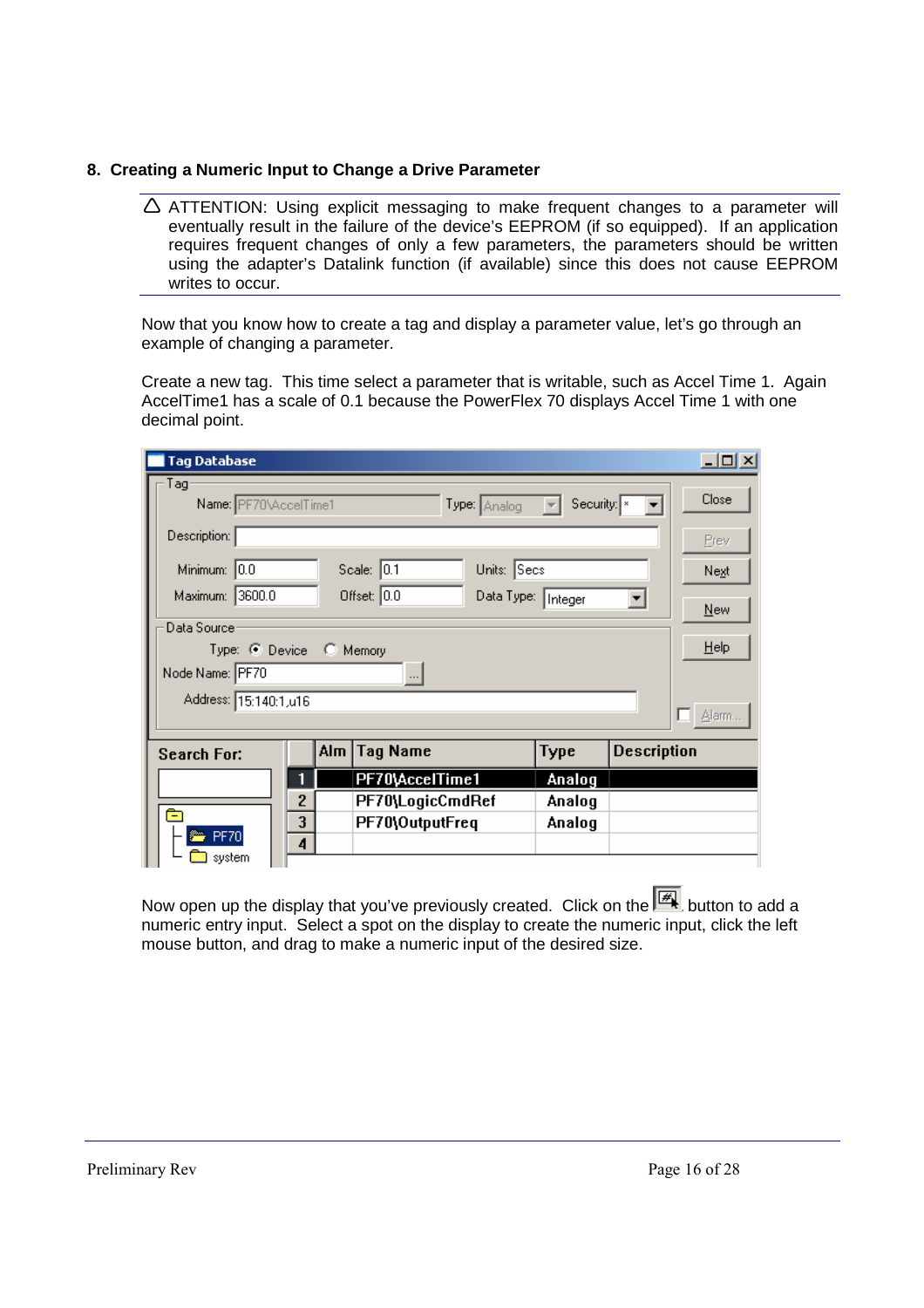| <b>Numeric Input</b>                                                                                    | ×                    |
|---------------------------------------------------------------------------------------------------------|----------------------|
| PF70\AccelTime1<br>Tag Name:<br>$\cdots$<br>18<br>Index:                                                | OΚ<br>Cancel<br>Help |
| Default Data:<br><b>▽</b> Continuously Update                                                           |                      |
| Field Length:<br>Format:<br>6<br><b>Floating Point</b><br>Decimal Places:<br>Overflow:<br>Show exponent |                      |
| Justification<br>Leading Character<br>⊙ Blanks ○ Zeroes<br>C Left C Center C Right                      |                      |

Select the tag name for the parameter that you wish to change. In this example, we chose to display 2 decimal places. Click "OK" to close the Numeric Display dialog box.

Save the display. Notice that in the example we added some more text to make the display screen look a little nicer.

|  | PF70 - Display               |  |  |  |  |  |  |  |  |  |  |  |  |                                                                                       |  |  |              |  |  |  |  |  |  |  |  |  |
|--|------------------------------|--|--|--|--|--|--|--|--|--|--|--|--|---------------------------------------------------------------------------------------|--|--|--------------|--|--|--|--|--|--|--|--|--|
|  |                              |  |  |  |  |  |  |  |  |  |  |  |  |                                                                                       |  |  |              |  |  |  |  |  |  |  |  |  |
|  |                              |  |  |  |  |  |  |  |  |  |  |  |  |                                                                                       |  |  | PowerFlex 70 |  |  |  |  |  |  |  |  |  |
|  |                              |  |  |  |  |  |  |  |  |  |  |  |  |                                                                                       |  |  |              |  |  |  |  |  |  |  |  |  |
|  |                              |  |  |  |  |  |  |  |  |  |  |  |  |                                                                                       |  |  |              |  |  |  |  |  |  |  |  |  |
|  |                              |  |  |  |  |  |  |  |  |  |  |  |  |                                                                                       |  |  |              |  |  |  |  |  |  |  |  |  |
|  |                              |  |  |  |  |  |  |  |  |  |  |  |  | $\begin{array}{cccccccccccccccccc} . & . & . & . & . & . & . & . & . & . \end{array}$ |  |  |              |  |  |  |  |  |  |  |  |  |
|  | $ \cdot $ Output Freq. .     |  |  |  |  |  |  |  |  |  |  |  |  | - - = ####### - Hz- - - -                                                             |  |  |              |  |  |  |  |  |  |  |  |  |
|  |                              |  |  |  |  |  |  |  |  |  |  |  |  |                                                                                       |  |  |              |  |  |  |  |  |  |  |  |  |
|  |                              |  |  |  |  |  |  |  |  |  |  |  |  |                                                                                       |  |  |              |  |  |  |  |  |  |  |  |  |
|  |                              |  |  |  |  |  |  |  |  |  |  |  |  |                                                                                       |  |  |              |  |  |  |  |  |  |  |  |  |
|  | $\sim$ Accel Time $1 =$ Secs |  |  |  |  |  |  |  |  |  |  |  |  |                                                                                       |  |  |              |  |  |  |  |  |  |  |  |  |
|  |                              |  |  |  |  |  |  |  |  |  |  |  |  |                                                                                       |  |  |              |  |  |  |  |  |  |  |  |  |
|  |                              |  |  |  |  |  |  |  |  |  |  |  |  |                                                                                       |  |  |              |  |  |  |  |  |  |  |  |  |

Once again, we can go to run mode to test the numeric input.

To change the input highlight it and type in the new value that you want to be written to the drive parameter.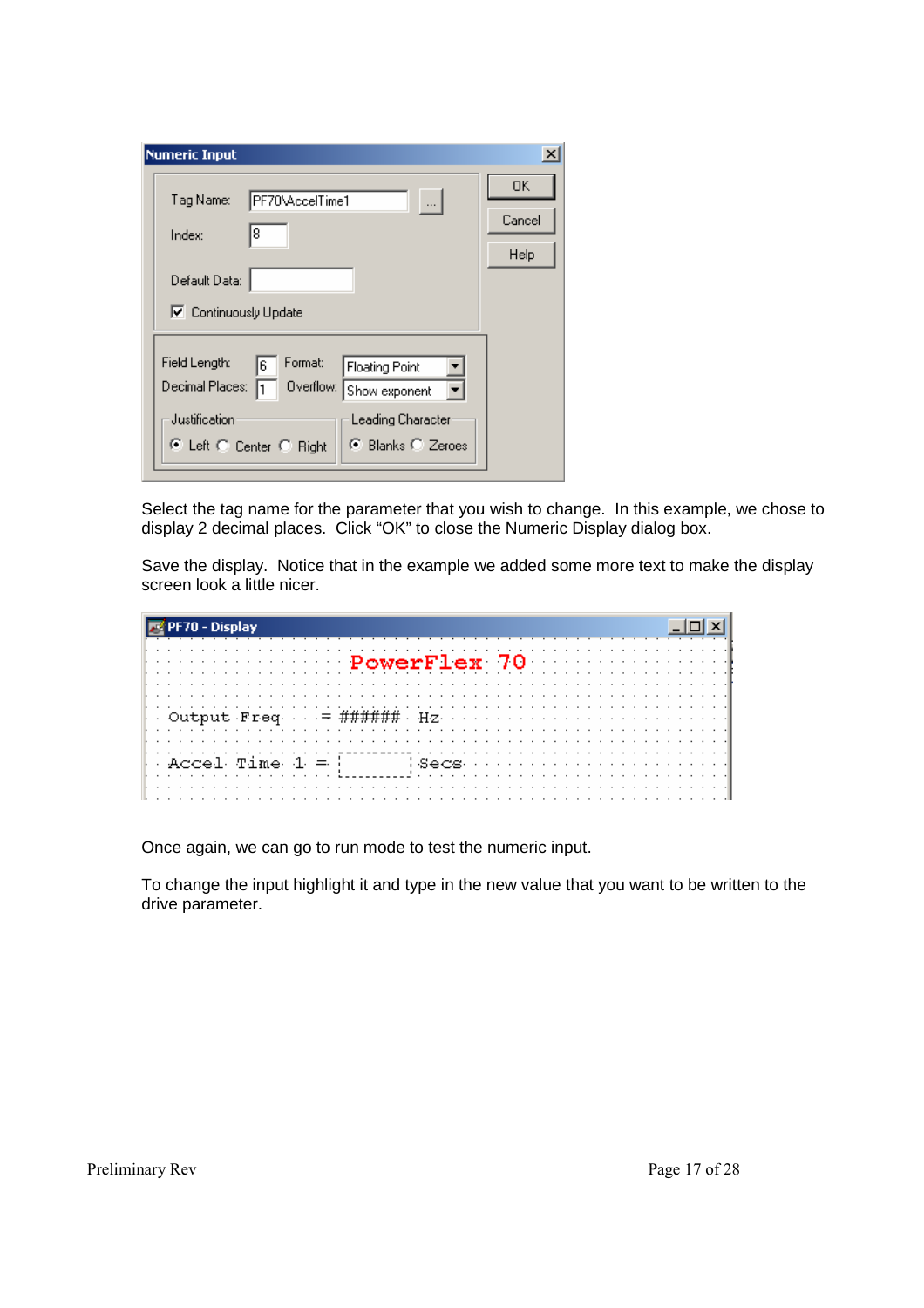#### **9. Creating a Drive Status Indicator**

An indicator can be created in RSView32 to show drive status bits, such as whether the drive is running or not. In this example, we will create an indicator to show if the PowerFlex 70 is running. A tag has been created for parameter 209 [Drive Status 1].

| <b>Tag Database</b>          |   |     |                                        |                                |             | $\Box$ o $\Box$ |
|------------------------------|---|-----|----------------------------------------|--------------------------------|-------------|-----------------|
| Tagi<br>Name: PF70\DriveSts1 |   |     | Type: $A_{\text{nalog}}$ $\rightarrow$ | Security: $\sqrt{\frac{x}{x}}$ |             | Close           |
| Description:                 |   |     |                                        |                                |             | Prev            |
| Minimum: 0                   |   |     | Scale: 1<br>Units:                     |                                |             | Next            |
| Maximum: 65535               |   |     | Offset: $\boxed{0}$                    | Data Type: Long Integer        |             | New             |
| Data Source                  |   |     |                                        |                                |             |                 |
| Type: C Device C Memory      |   |     |                                        |                                |             | Help            |
| Node Name: PF70              |   |     | $\cdots$                               |                                |             |                 |
| Address: 15:209:1,u16        |   |     |                                        |                                |             |                 |
|                              |   |     |                                        |                                |             | Alarm.          |
| <b>Search For:</b>           |   | Alm | <b>Tag Name</b>                        | <b>Type</b>                    | Description |                 |
|                              | 1 |     | PF70\AccelTime1                        | Analog                         |             |                 |
|                              | 2 |     | PF70\DriveSts1                         | Analog                         |             |                 |
| è                            | 3 |     | PF70\LogicCmdRef                       | Analog                         |             |                 |
| <b>PF70</b>                  | 4 |     | PF70\OutputFreq                        | Analog                         |             |                 |
| system                       | 5 |     |                                        |                                |             |                 |
|                              |   |     |                                        |                                |             |                 |
|                              |   |     |                                        |                                |             |                 |
|                              |   |     |                                        |                                |             |                 |
|                              |   |     |                                        |                                |             |                 |

Now click  $\Box$  to draw a rectangle in your display screen. Click "Attributes", "Fill Color" from the RSView32 display menu to change the color of your indicator. Then click  $\boxed{\mathbf{A}}$  to create some text on your indicator. At this point, your indicator might look something like this:



Select both the indicator and the text, then click "Arrange", "Group". Next click "Animation", "Visibility". A dialog box like the following appears. We will set this up to make the indicator visible when the drive is running, and invisible when the drive is not running. Check "Visible".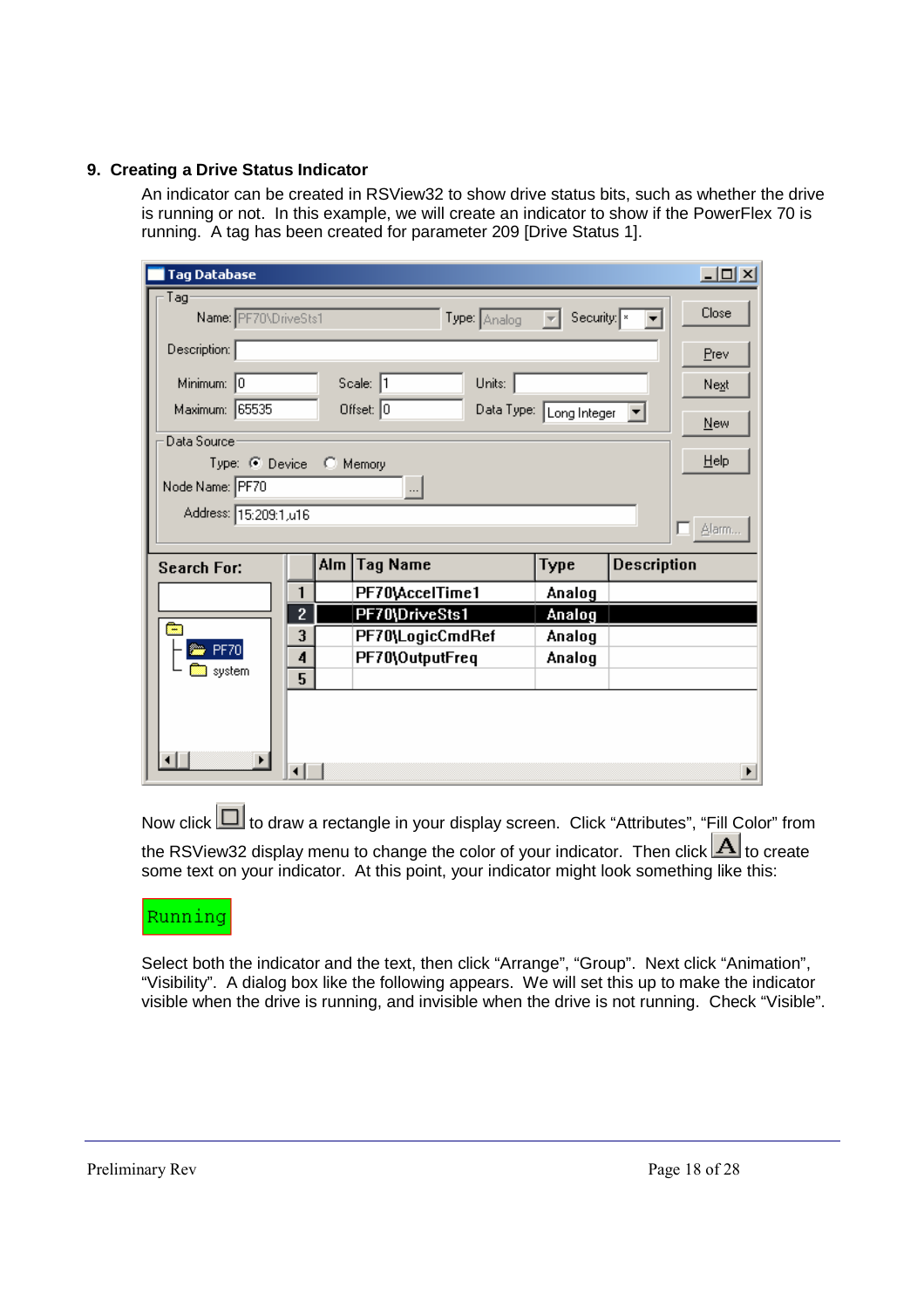| <b>Animation</b>                                                    |                   |                   | $\mathbf{x}$       |
|---------------------------------------------------------------------|-------------------|-------------------|--------------------|
| Horizontal Position                                                 | Vertical Position | Horizontal Slider | Vertical Slider    |
| <b>Fill</b>                                                         | Touch             | Color             | OLE Verb           |
| $\sqrt{\text{V}}$ isibility                                         | <b>Rotation</b>   | Width             | Height             |
| Expression<br><b>Expression True State</b><br>C Invisible C Visible |                   |                   | Tags<br>Expression |
| $\nabla$ Specify Min:                                               | Max:              | Apply<br>Delete   | Close<br>Help      |

Now click on the "Expression" button. This brings up another dialog box. Type in the name of the status tag you wish to use or choose the tag using the "Tags…" button. Then click "Bitwise" and select the "&" operator. Finally, type in the decimal value for the status parameter that indicates the desired state. In this example, bit 1 (a decimal value of 2) indicates that the drive is running. The final expression for our example is shown below. Now our indicator will be visible when bit 1 of parameter 209 is on, and invisible when bit 1 is off. Click "OK" to close the "Expression" window and click "Apply", then "Close" to close the "Animation" dialog box.

| <b>Expression</b>                                                         |
|---------------------------------------------------------------------------|
| Expression:                                                               |
| PF70\DriveSts1 & 2<br>-                                                   |
| Functions<br>Relational<br>Arithmetic<br>Bitwise<br>Logical<br>If<br>Tags |
| <b>OK</b><br>Cancel<br>Help                                               |

Now you can go into run mode to test the new indicator.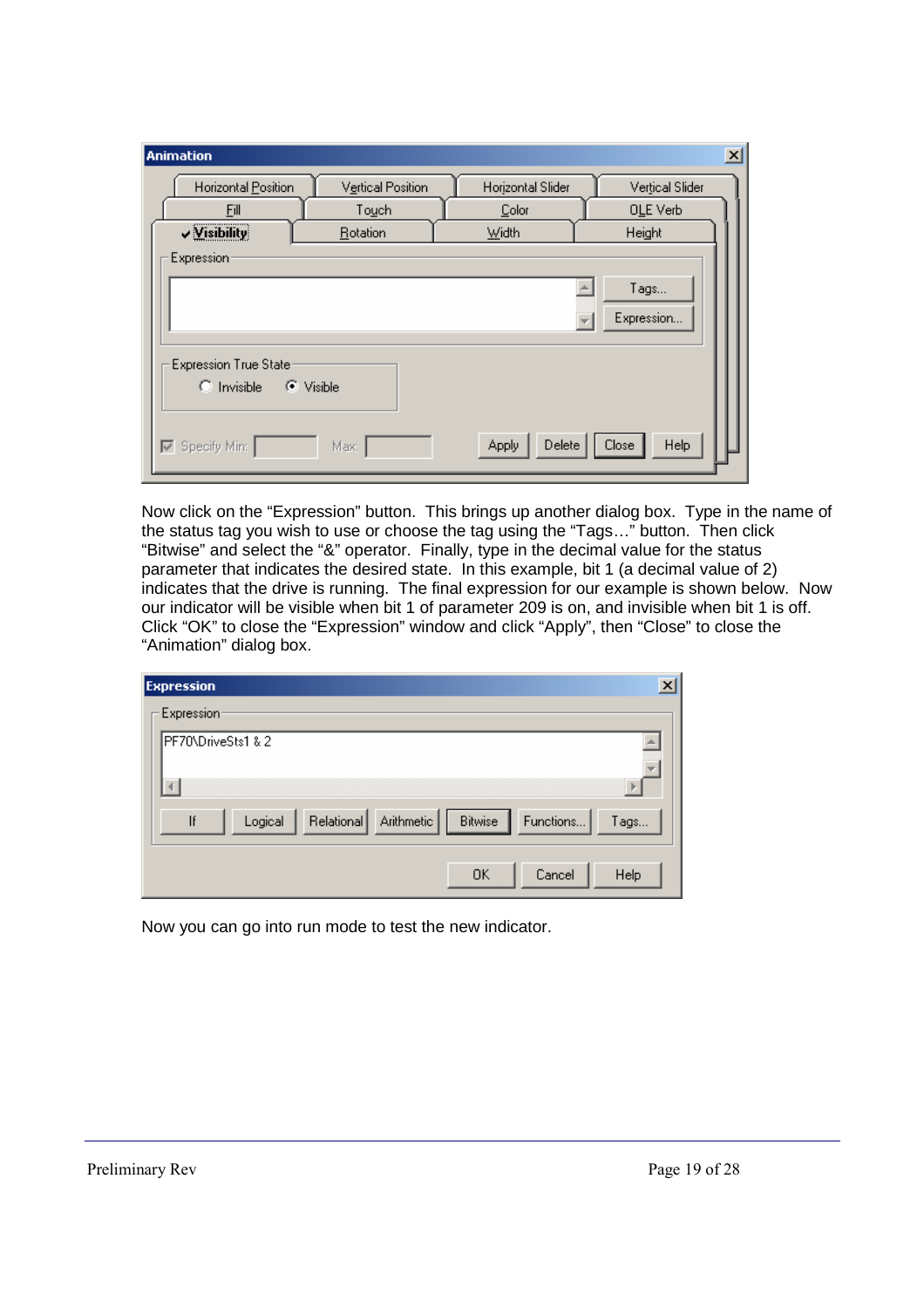# **10. Controlling the drive using the Register Object**

**■ FYI: Writing to the Register Object does not write to the EEPROM. Instead, it writes to** volatile memory. Therefore, the Datalinks in the Register Object can be used for writing parameters that are changed frequently.

Several of the communication adapters support the Register Object (Class Code 7). The Register Object can be used to write to the logic command, reference, Datalinks and to read the drive status, feedback, and Datalinks using CIP messages.

When controlling the drive from RSView32 using CIP messaging there is no continuous communication connection to the drive. To prevent a communication loss fault on the drive, the communication adapter's [Comm Fault Action] and [Idle Flt Action] parameters can be set to "Hold Last".

- $\triangle$  ATTENTION: Risk of injury or equipment damage exists. [Comm FIt Action] lets you determine the action of the adapter and connected drive if communications are disrupted. By default, this parameter faults the drive. You can set this parameter so that the drive continues to run. Precautions should be taken to ensure that the setting of this parameter does not create a hazard of injury or equipment damage.
- $\triangle$  ATTENTION: Risk of injury or equipment damage exists. [Idle Flt Action] lets you determine the action of the adapter and connected drive if the scanner is idle. By default, this parameter faults the drive. You can set this parameter so that the drive continues to run. Precautions should be taken to ensure that the setting of this parameter does not create a hazard of injury or equipment damage.

When using the 20-COMM-E or 20-COMM-C the control timeout must be set before the drive will allow control with the Register Object. This control timeout can be set by writing a value in seconds to Class 7, Instance 0, and Attribute 100.

In this example, we will write to the logic command of the PowerFlex 70 on Ethernet. We will create buttons in RSView32 to start, stop, and change the speed. Note that the logic command and reference in the 20-COMM-E register object are packed into the same 32 bit integer, where the logic command is the lower 16 bits and the reference is the upper 16 bits. To make the example easier, we will use the MOP (motor operated pot) function instead of writing the upper 16 bits of the register object to change the speed ref.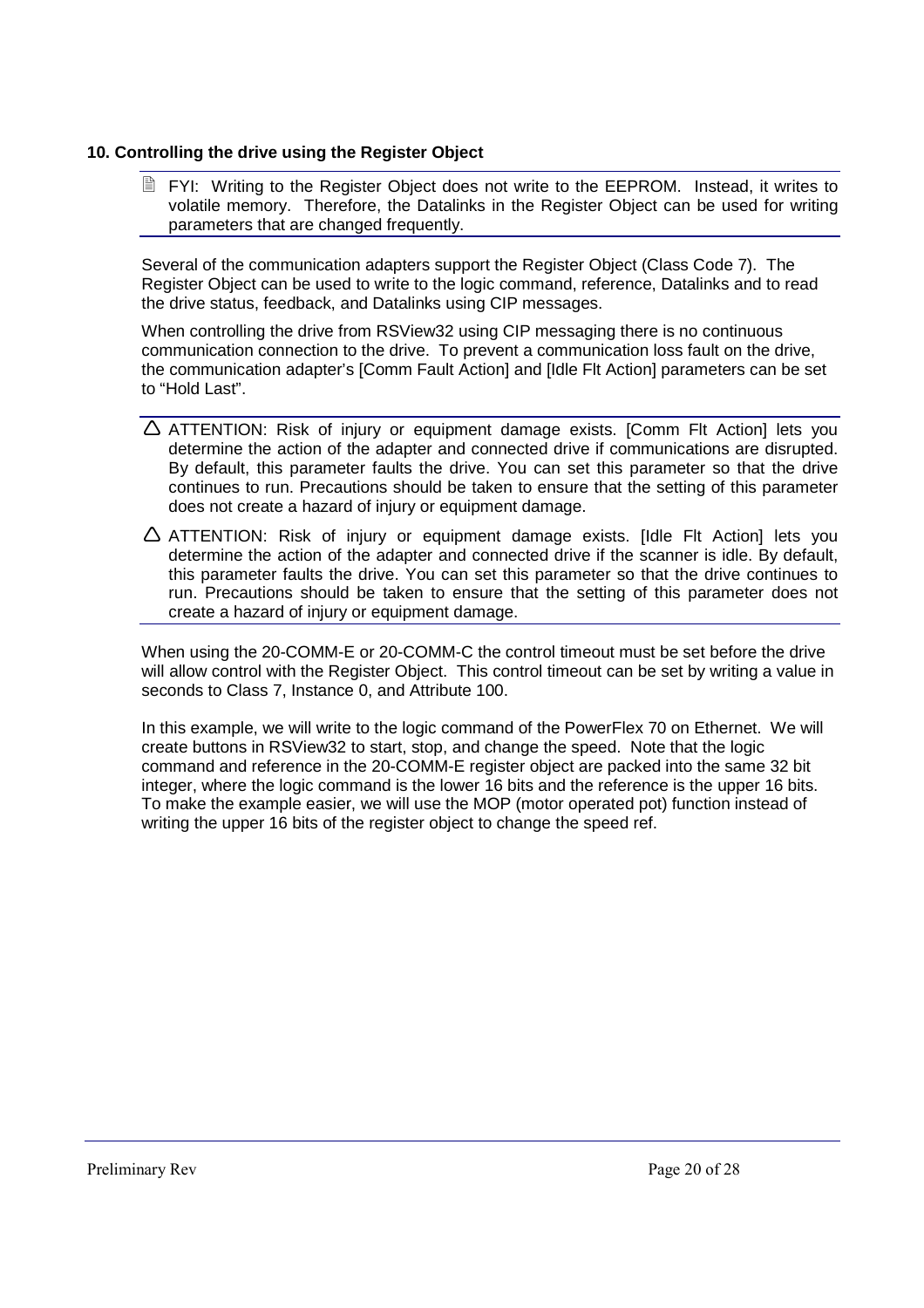| <b>Tag Database</b>                                                                            |                                                     |                        |                  |                         |                    | $\Box$ l $\Box$ |
|------------------------------------------------------------------------------------------------|-----------------------------------------------------|------------------------|------------------|-------------------------|--------------------|-----------------|
| Tag:<br>Close<br>Name: PF70\LogicCmdRef<br>Security: x<br>Type: Analog<br>$\vert \nabla \vert$ |                                                     |                        |                  |                         |                    |                 |
| Description:                                                                                   |                                                     |                        |                  |                         | Prev               |                 |
|                                                                                                | Minimum: - 2147483648<br>Scale: 1<br>Units:<br>Next |                        |                  |                         |                    |                 |
| Maximum: 2147483647                                                                            |                                                     | Offset: 0              |                  | Data Type: Long Integer | New                |                 |
| Data Source<br>Help<br>Type: C Device C Memory                                                 |                                                     |                        |                  |                         |                    |                 |
| Node Name: PF70<br>$\cdots$                                                                    |                                                     |                        |                  |                         |                    |                 |
| Address: 7:4:4, s32<br>Alarm                                                                   |                                                     |                        |                  |                         |                    |                 |
| <b>Search For:</b>                                                                             |                                                     | Alm<br><b>Tag Name</b> |                  | Type                    | <b>Description</b> |                 |
|                                                                                                |                                                     | PF70\OutputFreq        |                  | Analog                  |                    |                 |
|                                                                                                | $\overline{2}$                                      | PF70\AccelTime1        |                  | Analog                  |                    |                 |
| <b>PF70</b>                                                                                    | 3                                                   |                        | PF70\LogicCmdRef | Analog                  |                    |                 |
| system                                                                                         |                                                     |                        |                  |                         |                    |                 |

Creating start and stop buttons:

Now we will create a start button. Go back to the display screen and click on  $\mathbb{R}$ . to create a button. Then click and drag on the display screen to create a button of the desired size. The following dialog box appears:

| <b>Button Configuration</b>                        |                                         |                | $\vert x \vert$ |
|----------------------------------------------------|-----------------------------------------|----------------|-----------------|
| General   Action   Up Appearance   Down Appearance |                                         |                |                 |
| Style                                              |                                         |                |                 |
| $G$ 3D                                             | 3D                                      |                |                 |
| C Recessed                                         | Recessed                                |                |                 |
| C Raised                                           | Raised                                  |                |                 |
| C Beveled                                          | <b>Beveled</b>                          | Width: 4       |                 |
|                                                    | Capture cursor $\quad \nabla$ Highlight | 19<br>Index:   |                 |
|                                                    | 0K                                      | Cancel<br>Help |                 |

Preliminary Rev Page 21 of 28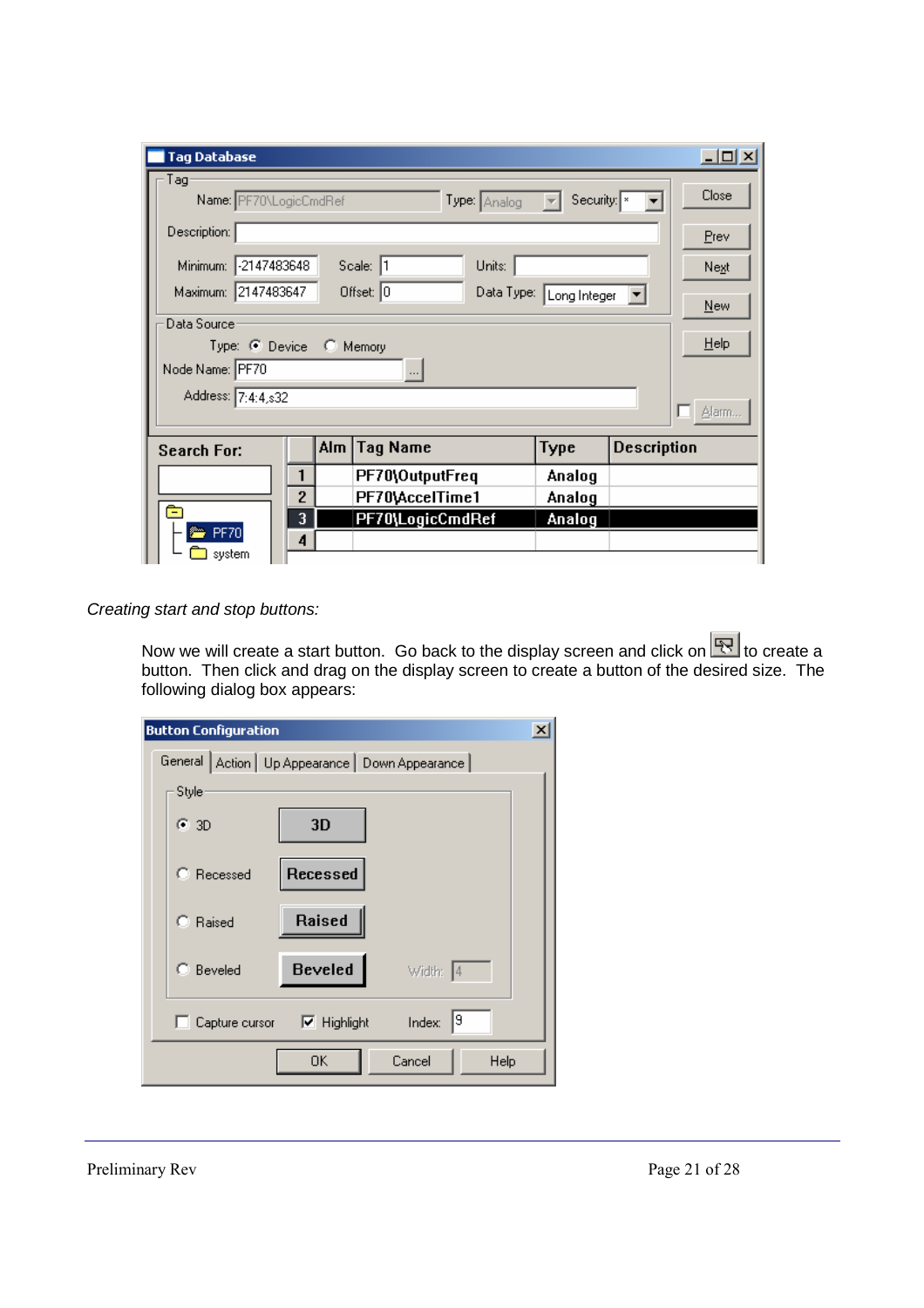Select the tab labeled "Action". Verify that "Command (Run command)" is selected. Then click on the **button next to the "Press action:**" window.

| <b>Button Configuration</b>                                                                                                                                                                                                                                                                               | $\times$                                                                                                   |
|-----------------------------------------------------------------------------------------------------------------------------------------------------------------------------------------------------------------------------------------------------------------------------------------------------------|------------------------------------------------------------------------------------------------------------|
| General Action   Up Appearance   Down Appearance  <br>Actions:<br>$\bigcap$ Set<br>[Set tag to 1]<br><b>C</b> Reset<br>[Set tag to 0]<br>$\heartsuit$ Toggle<br>[Press to toggle tag]<br>C Momentary On<br>[Press 1, Release 0]<br>C Momentary Off<br>[Press 0, Release 1]<br>C Command<br>[Run commmand] | Press action:<br><br>Repeat action:<br>$\cdots$<br>Repeat rate (secs): 0.25<br>Release action:<br>$\cdots$ |
| OΚ                                                                                                                                                                                                                                                                                                        | Cancel<br>Help                                                                                             |

Now another dialog box appears:

| <b>Command Wizard Step 1 of 2</b>                                                                                                                                                                                                                                                                              |                                                                                                                       |                                                                                                                                                                                                                                                                                             |
|----------------------------------------------------------------------------------------------------------------------------------------------------------------------------------------------------------------------------------------------------------------------------------------------------------------|-----------------------------------------------------------------------------------------------------------------------|---------------------------------------------------------------------------------------------------------------------------------------------------------------------------------------------------------------------------------------------------------------------------------------------|
| Choose a command and click Next to fill in its parameters.                                                                                                                                                                                                                                                     |                                                                                                                       |                                                                                                                                                                                                                                                                                             |
| Command Categories:                                                                                                                                                                                                                                                                                            | Commands:                                                                                                             |                                                                                                                                                                                                                                                                                             |
| Most Recently Used<br>All Commands and Macros<br>System<br>$\overline{\phantom{a}^+}$<br>Graphics<br>$\overline{+}$<br>Alarms<br>$\overline{+}$<br>Data Log<br>$\overline{+}$<br>Logic and Control<br>$\overline{+}$<br>$\left[ \left\{ \text{tag name} \right\} \right] = \left\{ \text{expression} \right\}$ | Command Name<br>E<br>Abort<br>Account<br>Acknowledge<br>AcknowledgeAll<br>Activity<br>ActivityBar0ff<br>ActivityBar0n | Command Description<br>Writes the value resulting from al<br>Closes the specified item.<br>Opens the User Accounts editor<br>Acknowledges an alarm or a gro<br>Acknowledges all outstanding all<br>Opens the Activity Log Setup ed<br>Hides the activity bar.<br>Displays the activity bar. |
| Writes the value resulting from an expression to a tag.                                                                                                                                                                                                                                                        |                                                                                                                       |                                                                                                                                                                                                                                                                                             |
| Cancel<br>Help                                                                                                                                                                                                                                                                                                 |                                                                                                                       | Next ><br>Finish                                                                                                                                                                                                                                                                            |

Select the "=" sign and click "Next". Select or type in the name of the tag you created for the logic command and reference register object. Then, for the expression type in the decimal value that you want written to the logic command when the button is pressed. In this example, the start bit in the PowerFlex 70 is bit 1, so this is a decimal value of 2. Then click "Finish".

Preliminary Rev Page 22 of 28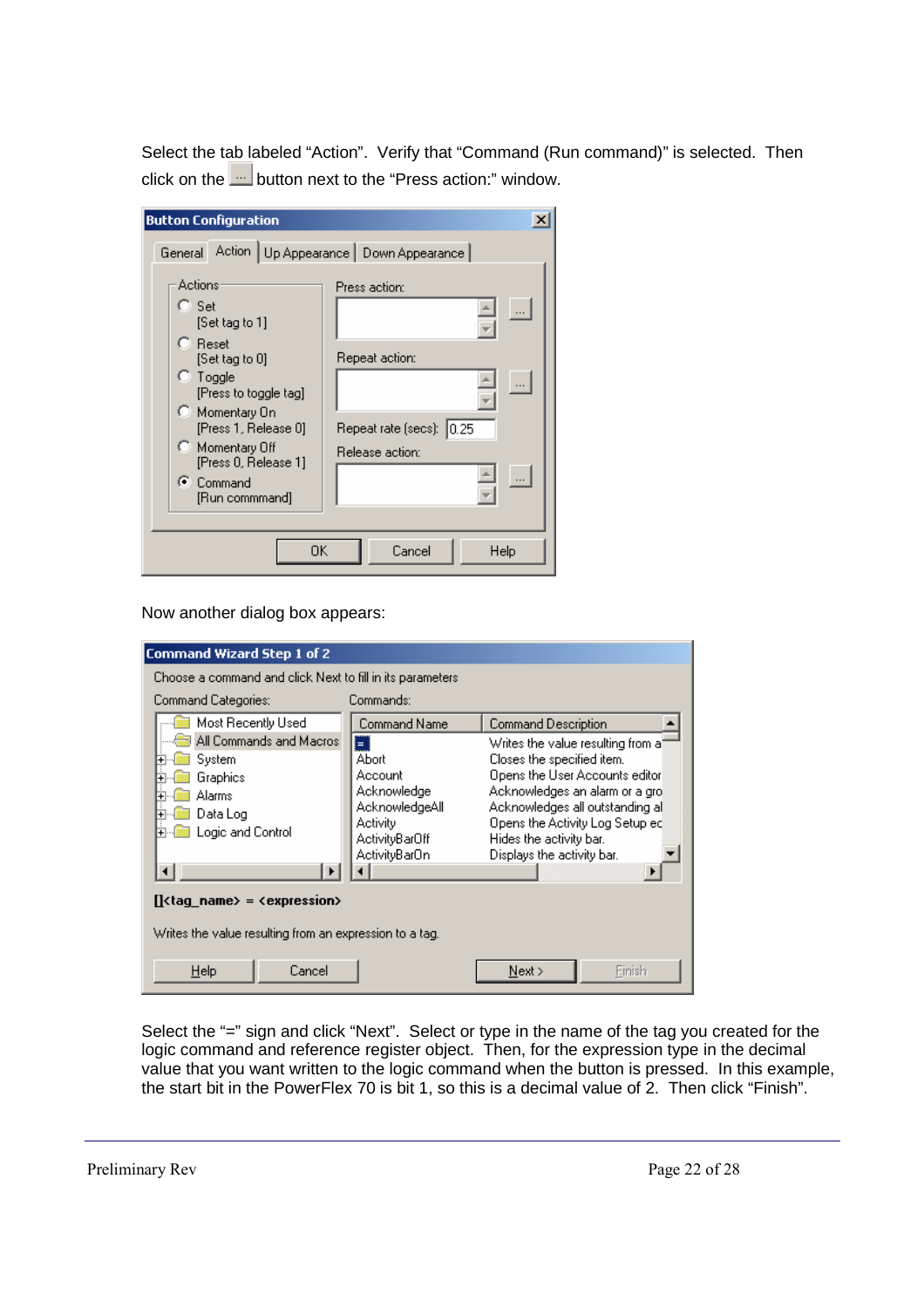| Command Wizard Step 2 of 2 |                                                                             |  |
|----------------------------|-----------------------------------------------------------------------------|--|
|                            | Form: $\langle \text{tag_name} \rangle = \langle \text{expression} \rangle$ |  |
|                            |                                                                             |  |
| Tag:                       | PF70\LogicCmdRef<br>$\cdots$                                                |  |
| Expression:                | ☑ Asynchronous (Does not wait)                                              |  |
| 2                          |                                                                             |  |
|                            |                                                                             |  |
|                            |                                                                             |  |
|                            |                                                                             |  |
|                            |                                                                             |  |
|                            | Command String: &PF70\LogicCmdRef = 2                                       |  |
| $He$ lp                    | Cancel<br>Einish<br>$\leq$ $\underline{B}$ ack                              |  |

The start button is a momentary type of control, so for the "Release action" we must set the logic command back to 0. This will make the start button act like a momentary push button, so that the start command is issued when the button is pressed. "Repeat Action" is only used

| <b>Button Configuration</b>                                                                                                                                                                                                               |                                                                                                                                                      |
|-------------------------------------------------------------------------------------------------------------------------------------------------------------------------------------------------------------------------------------------|------------------------------------------------------------------------------------------------------------------------------------------------------|
| General                                                                                                                                                                                                                                   | Action   Up Appearance   Down Appearance                                                                                                             |
| Actions<br>$C$ Set<br>[Set tag to 1]<br><b>C</b> Reset<br>[Set tag to 0]<br>$\degree$ Toggle<br>[Press to toggle tag]<br>C Momentary On<br>[Press 1, Release 0]<br>C Momentary Off<br>[Press 0, Release 1]<br>C Command<br>[Run commmand] | Press action:<br>&PF70\LogicCmdRef = 2<br><br>Repeat action:<br>$\cdots$<br>Repeat rate (secs):   0.25<br>Release action:<br>&PF70\LogicCmdRef = 0 4 |
| OΚ                                                                                                                                                                                                                                        | Cancel<br>Help                                                                                                                                       |

Click on the "Up Appearance". Here you can type in a label for the button and select a color.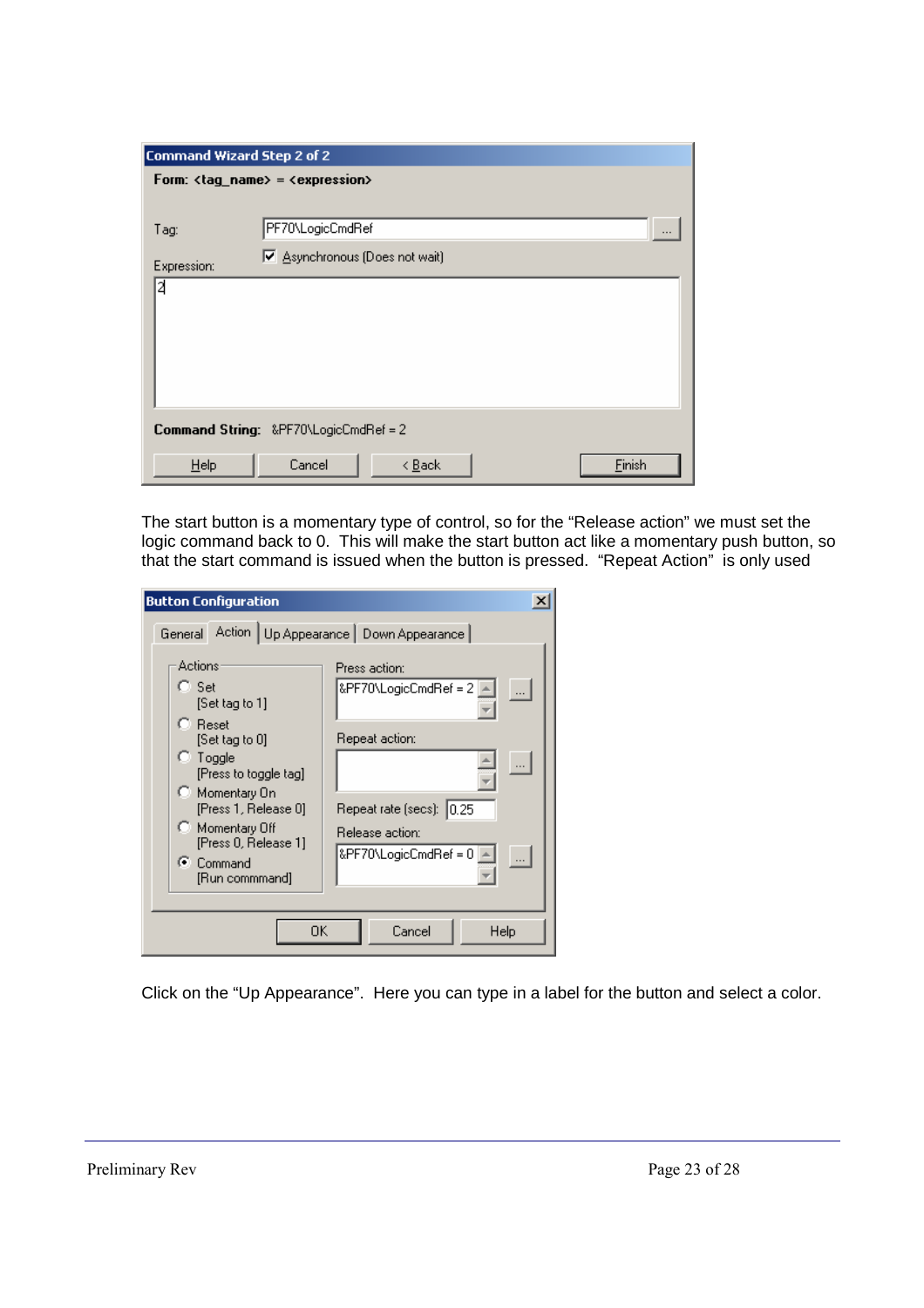| <b>Button Configuration</b>                                  | $\mathbf{x}$ |
|--------------------------------------------------------------|--------------|
| General   Action   Up Appearance   Down Appearance           |              |
|                                                              |              |
| <b>Button Label</b>                                          |              |
| Start<br>Font                                                |              |
|                                                              |              |
| Fill                                                         |              |
| Import   Clear Import<br>Pattern:<br>Solid<br>Selected File: |              |
|                                                              |              |
|                                                              |              |
|                                                              |              |
| Cancel<br>OΚ<br>Help                                         |              |



Now you can create another button to stop the drive. For sending a stop command to the PowerFlex 70, we must set bit 0, which is a decimal value of 1. Then, for the release action, we will set the logic command back to 0: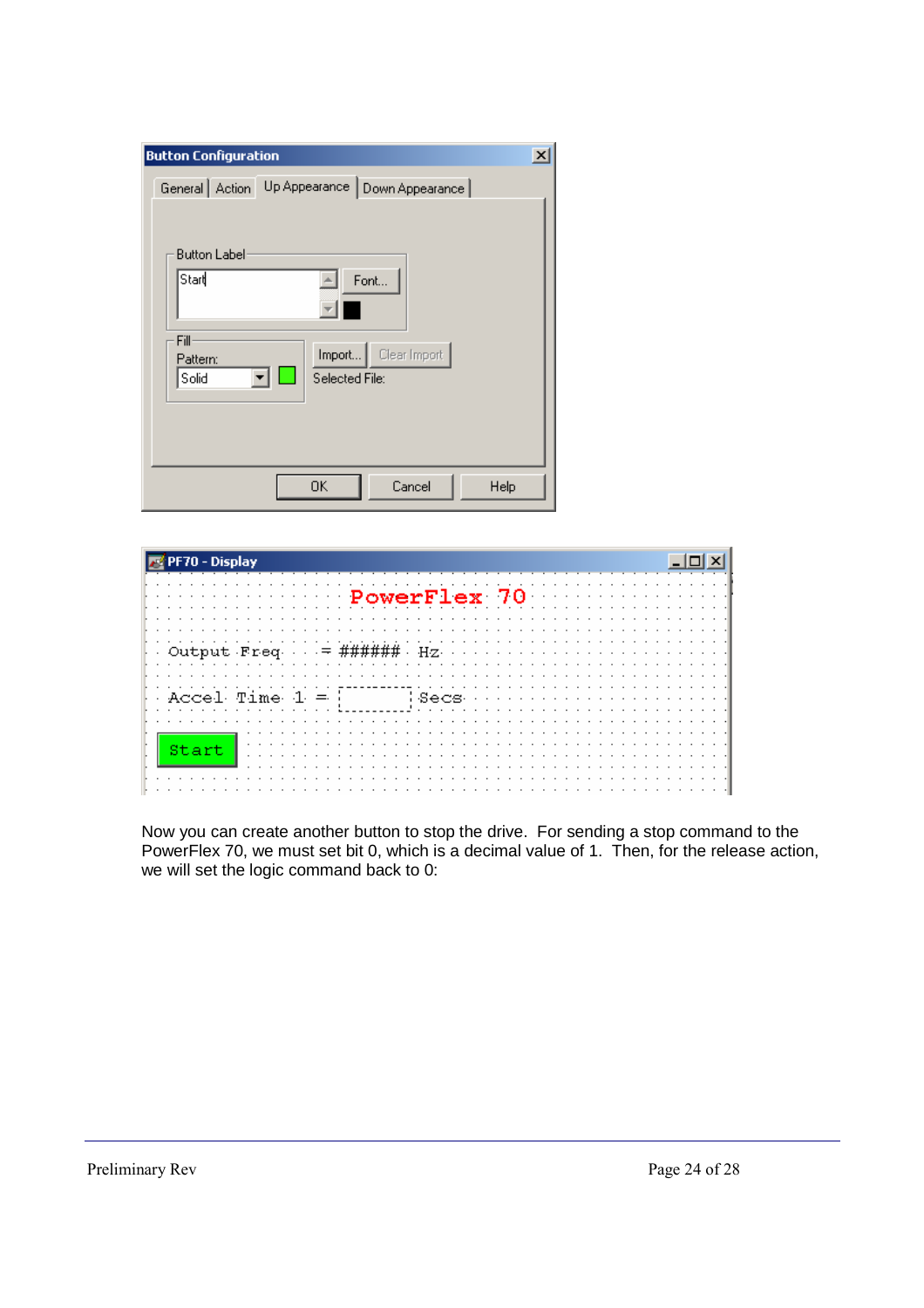| <b>Button Configuration</b>                                                                                                                                                                                                                     | $\times$                                                                                                                                            |  |
|-------------------------------------------------------------------------------------------------------------------------------------------------------------------------------------------------------------------------------------------------|-----------------------------------------------------------------------------------------------------------------------------------------------------|--|
| General Action   Up Appearance   Down Appearance                                                                                                                                                                                                |                                                                                                                                                     |  |
| Actions<br>$\Box$ Set<br>[Set tag to 1]<br><b>C</b> Reset<br>[Set tag to 0]<br>$\heartsuit$ Toggle<br>[Press to toggle tag]<br>C Momentary On<br>[Press 1, Release 0]<br>C Momentary Off<br>[Press 0, Release 1]<br>C Command<br>[Run commmand] | Press action:<br>&PF70\LogicCmdRef = 1<br>$\ldots$<br>Repeat action:<br>Repeat rate (secs): 0.25<br><b>Release action:</b><br>&PF70\LogicCmdRef = 0 |  |
| ΩK<br>Cancel<br>Help                                                                                                                                                                                                                            |                                                                                                                                                     |  |



Creating forward and reverse buttons:

We will create another button for the forward command. To send a forward command to the PowerFlex 70, we must set bit 4 (a decimal value of 16). Again, for the release action we set the logic command to 0.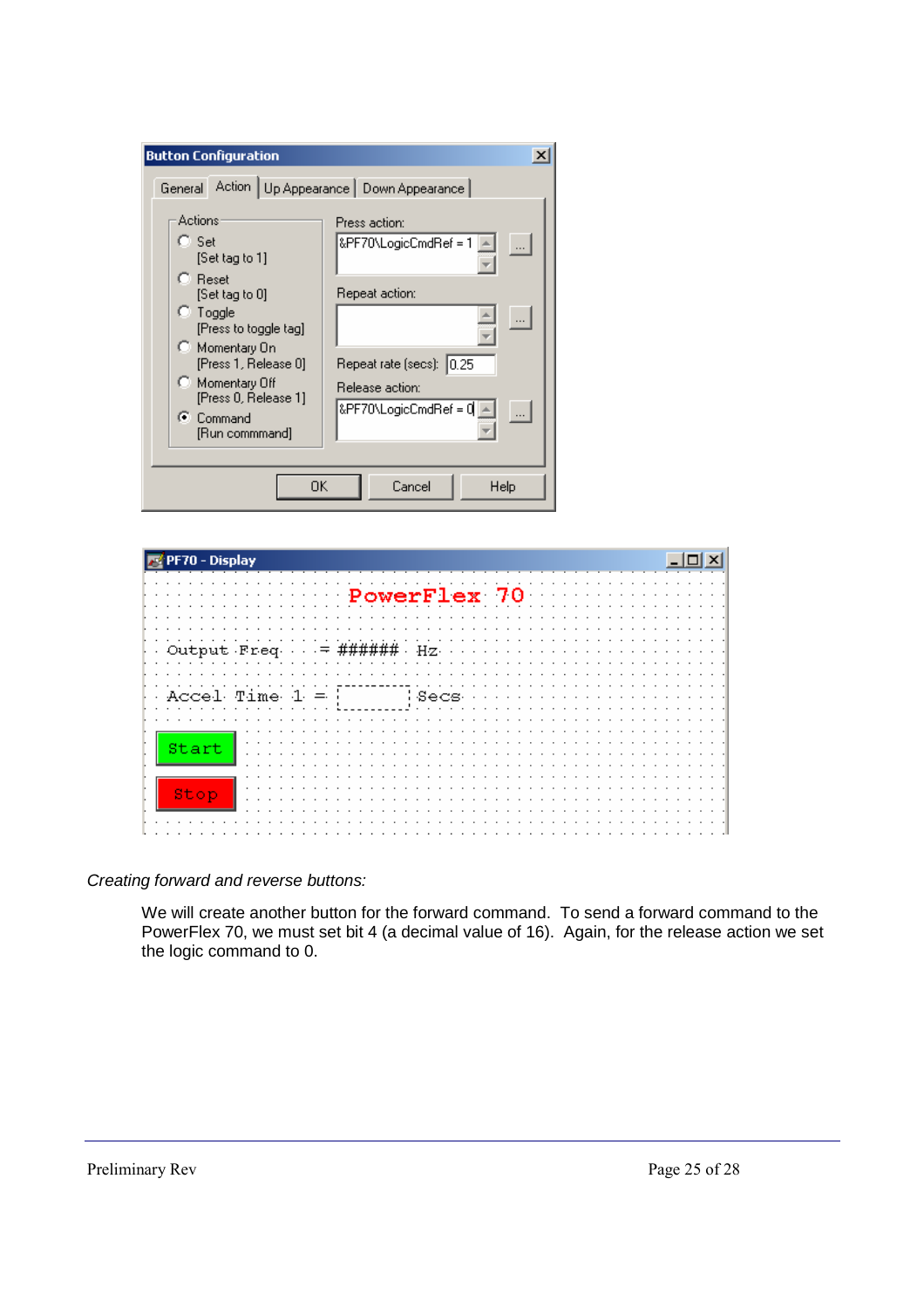| <b>Button Configuration</b>                                                                                                                                                                                                                                                                             | ×                                                                                                                                                                   |
|---------------------------------------------------------------------------------------------------------------------------------------------------------------------------------------------------------------------------------------------------------------------------------------------------------|---------------------------------------------------------------------------------------------------------------------------------------------------------------------|
| General Action   Up Appearance   Down Appearance  <br>Actions<br>C. Set<br>[Set tag to 1]<br><b>C</b> Reset<br>[Set tag to 0]<br>$\heartsuit$ Toggle<br>[Press to toggle tag]<br>C Momentary On<br>[Press 1, Release 0]<br>C Momentary Off<br>[Press 0, Release 1]<br>$\odot$ Command<br>[Run commmand] | Press action:<br>$ $ PF70\LogicCmdRef = 16 $\ $<br>$\ldots$<br>Repeat action:<br>Repeat rate (secs): 0.25<br>Release action:<br>&PF70\LogicCmdRef = 0 4<br>$\cdots$ |
| 0K.                                                                                                                                                                                                                                                                                                     | Cancel<br>Help                                                                                                                                                      |

We will create a separate button for the reverse command. To send a reverse command to the PowerFlex 70, we must set bit 5 (a decimal value of 32). Again, for the release action we set the logic command to 0.

| <b>Button Configuration</b>                                                                                                                                                                                                                                                        |                                                                                                                                                                                        |  |
|------------------------------------------------------------------------------------------------------------------------------------------------------------------------------------------------------------------------------------------------------------------------------------|----------------------------------------------------------------------------------------------------------------------------------------------------------------------------------------|--|
| General Action   Up Appearance   Down Appearance<br>Actions<br>$C$ Set<br>[Set tag to 1]<br>$\Box$ Reset<br>[Set tag to 0]<br>$\heartsuit$ Toggle<br>[Press to toggle tag]<br>C Momentary On<br>[Press 1, Release 0]<br>C Momentary Off<br>[Press 0, Release 1]<br>$\odot$ Command | ×<br>Press action:<br>kPF70\LogicCmdRef = 32   ▲.<br>$\overline{\phantom{a}}$<br>Repeat action:<br>Repeat rate (secs): 0.25<br>Release action:<br>$\kappa$ PF70\LogicCmdRef = 0 $\sim$ |  |
| [Run commmand]<br>OΚ                                                                                                                                                                                                                                                               | Cancel<br>Help                                                                                                                                                                         |  |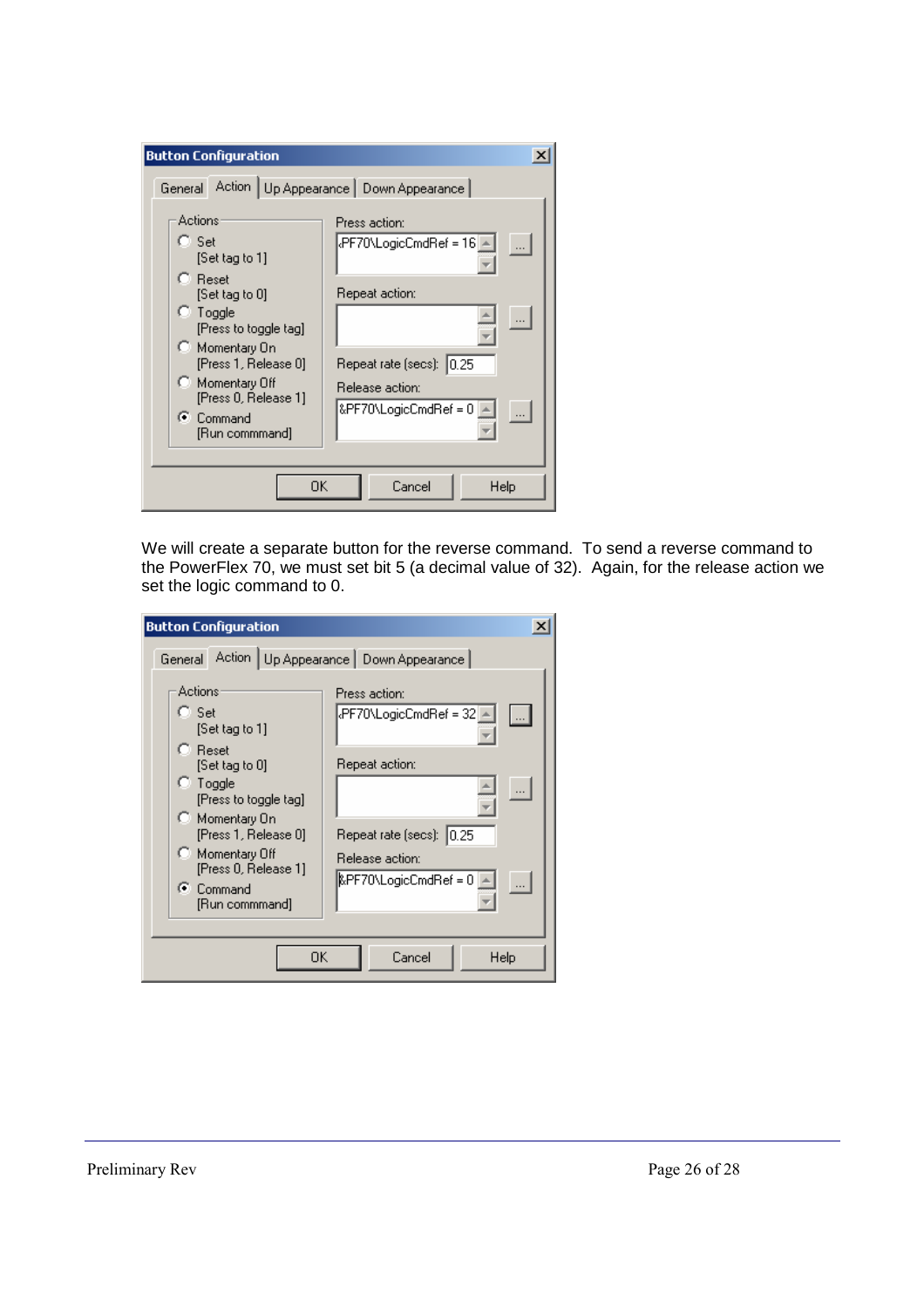| PF70 - Display                                  |  |
|-------------------------------------------------|--|
| PowerFlex 70                                    |  |
|                                                 |  |
| Output Freq<br>.H.Z.<br>$\cdot$                 |  |
| Accel Time $1 = 1$<br>i Secs -<br>$\cdot$       |  |
|                                                 |  |
| l Co<br>Start<br>Fwd                            |  |
| $\mathsf{stop}$ $\ $ $\ $ $\ $ $\ $ $\ $<br>Rev |  |
|                                                 |  |

#### Creating MOP (motor operated pot) buttons to control the speed:

In the PowerFlex 70, we must set the parameter [Speed Ref A Sel] to "MOP Level" to control the drive with MOP increment and decrement buttons. To change how fast the speed reference changes when pressing the MOP buttons, adjust the parameter [MOP Rate].

Create a button for MOP increment to increase the drive's speed. To increment the MOP value we must set bit 7 (a decimal value of 128). Again, for the release action we set the logic command to 0.

| <b>Button Configuration</b>                                                                                                                                                                                                                                                                    | ×                                                                                                                                   |
|------------------------------------------------------------------------------------------------------------------------------------------------------------------------------------------------------------------------------------------------------------------------------------------------|-------------------------------------------------------------------------------------------------------------------------------------|
| General Action   Up Appearance   Down Appearance  <br>Actions<br>$C$ Set<br>[Set tag to 1]<br>$C.$ Reset<br>[Set tag to 0]<br>$\heartsuit$ Toggle<br>[Press to toggle tag]<br>○ Momentary On<br>[Press 1, Release 0]<br>C Momentary Off<br>[Press 0, Release 1]<br>C Command<br>[Run commmand] | Press action:<br>PF70\LogicCmdRef = 128 A<br>Repeat action:<br>Repeat rate (secs): 0.25<br>Release action:<br>&PF70\LogicCmdRef = 0 |
| ΟK                                                                                                                                                                                                                                                                                             | Cancel<br>Help                                                                                                                      |

Create a button for MOP decrement to decrease the drive's speed. To decrement the MOP value we must set bit 15 (a decimal value of 32768). Again, for the release action we set the logic command to 0.

Preliminary Rev Page 27 of 28